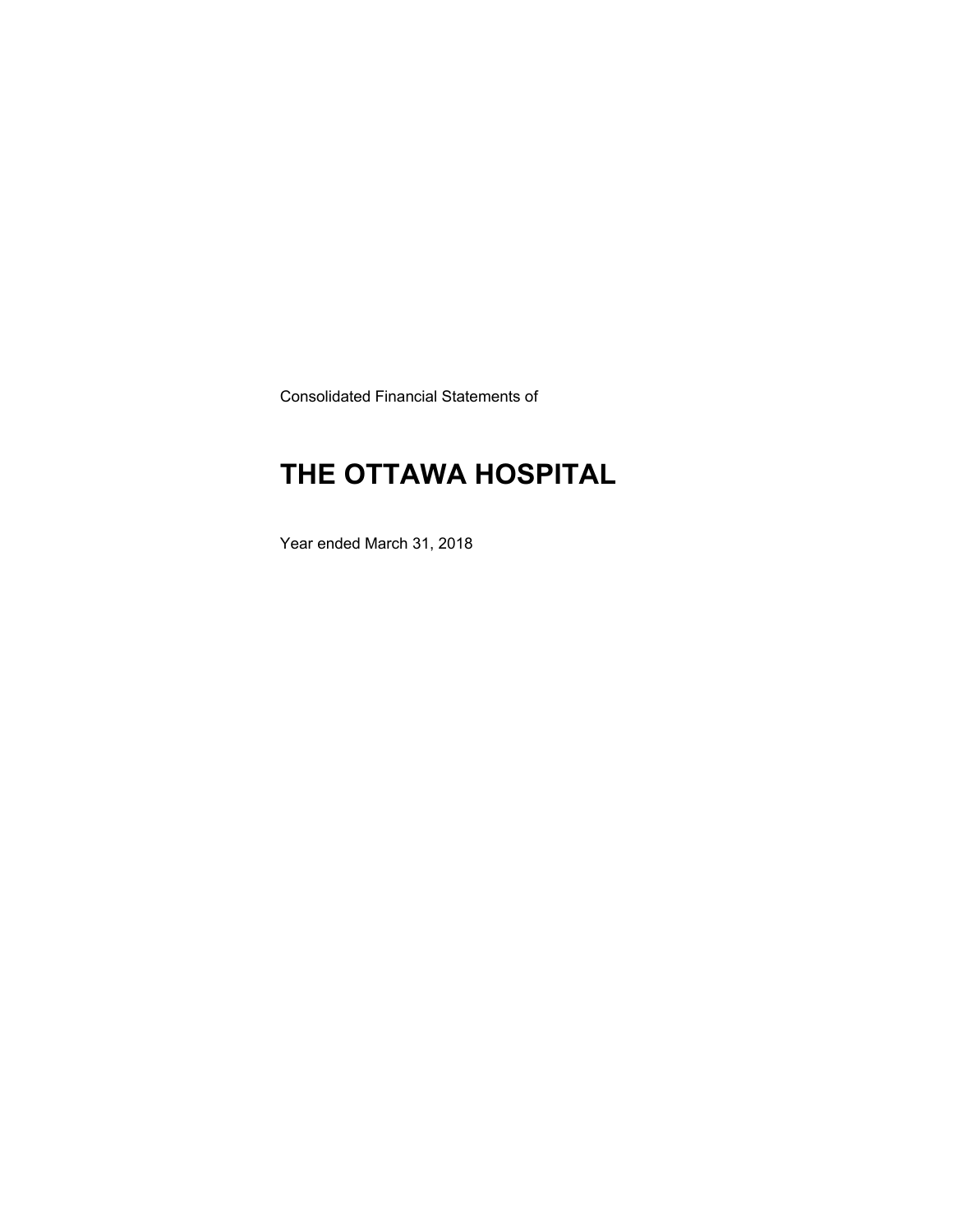Consolidated Financial Statements

Year ended March 31, 2018

|                                                                 | Page    |
|-----------------------------------------------------------------|---------|
| Independent Auditors' Report                                    | $1 - 2$ |
| <b>Consolidated Statement of Financial Position</b>             |         |
| <b>Consolidated Statement of Operations</b>                     | 4       |
| Consolidated Statement of Change in Net Assets                  | 5       |
| <b>Consolidated Statement of Remeasurement Gains and Losses</b> | 6       |
| <b>Consolidated Statement of Cash Flows</b>                     |         |
| Notes to Consolidated Financial Statements                      | 8 - 28  |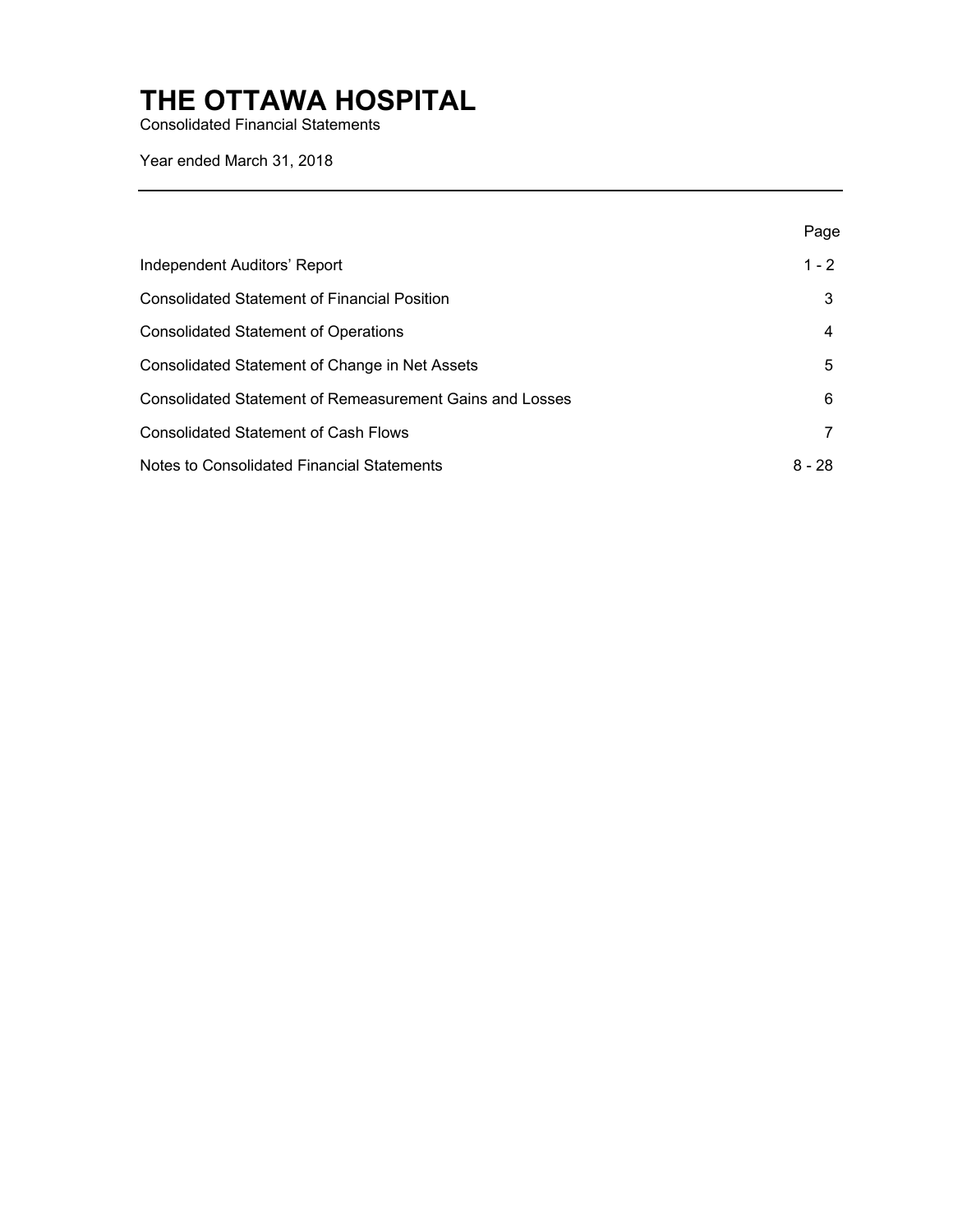

KPMG LLP 150 Elgin Street, Suite 1800 Ottawa ON K2P 2P8 Canada Telephone 613-212-5764 Fax 613-212-2896

### **INDEPENDENT AUDITORS' REPORT**

 To the Board of Governors of The Ottawa Hospital and the Ministry of Health and Long-Term Care of Ontario

 net assets, remeasurement gains and losses and cash flows for the year then ended, We have audited the accompanying consolidated financial statements of The Ottawa Hospital (the "Hospital"), which comprise the consolidated statement of financial position as at March 31, 2018, the consolidated statements of operations, changes in and notes, comprising a summary of significant accounting policies and other explanatory information.

### *Management's Responsibility for the Consolidated Financial Statements*

Management is responsible for the preparation and fair presentation of these consolidated financial statements in accordance with Canadian public sector accounting standards, and for such internal control as management determines is necessary to enable the preparation of consolidated financial statements that are free from material misstatement, whether due to fraud or error.

#### *Auditors' Responsibility*

Our responsibility is to express an opinion on these consolidated financial statements based on our audit. We conducted our audit in accordance with Canadian generally accepted auditing standards. Those standards require that we comply with ethical requirements and plan and perform the audit to obtain reasonable assurance about whether the consolidated financial statements are free from material misstatement.

 misstatement of the consolidated financial statements, whether due to fraud or error. In making those risk assessments, we consider internal control relevant to the entity's preparation and fair presentation of the consolidated financial statements in order to purpose of expressing an opinion on the effectiveness of the entity's internal control. An audit involves performing procedures to obtain audit evidence about the amounts and disclosures in the consolidated financial statements. The procedures selected depend on our judgment, including the assessment of the risks of material design audit procedures that are appropriate in the circumstances, but not for the An audit also includes evaluating the appropriateness of accounting policies used and the reasonableness of accounting estimates made by management, as well as evaluating the overall presentation of the consolidated financial statements.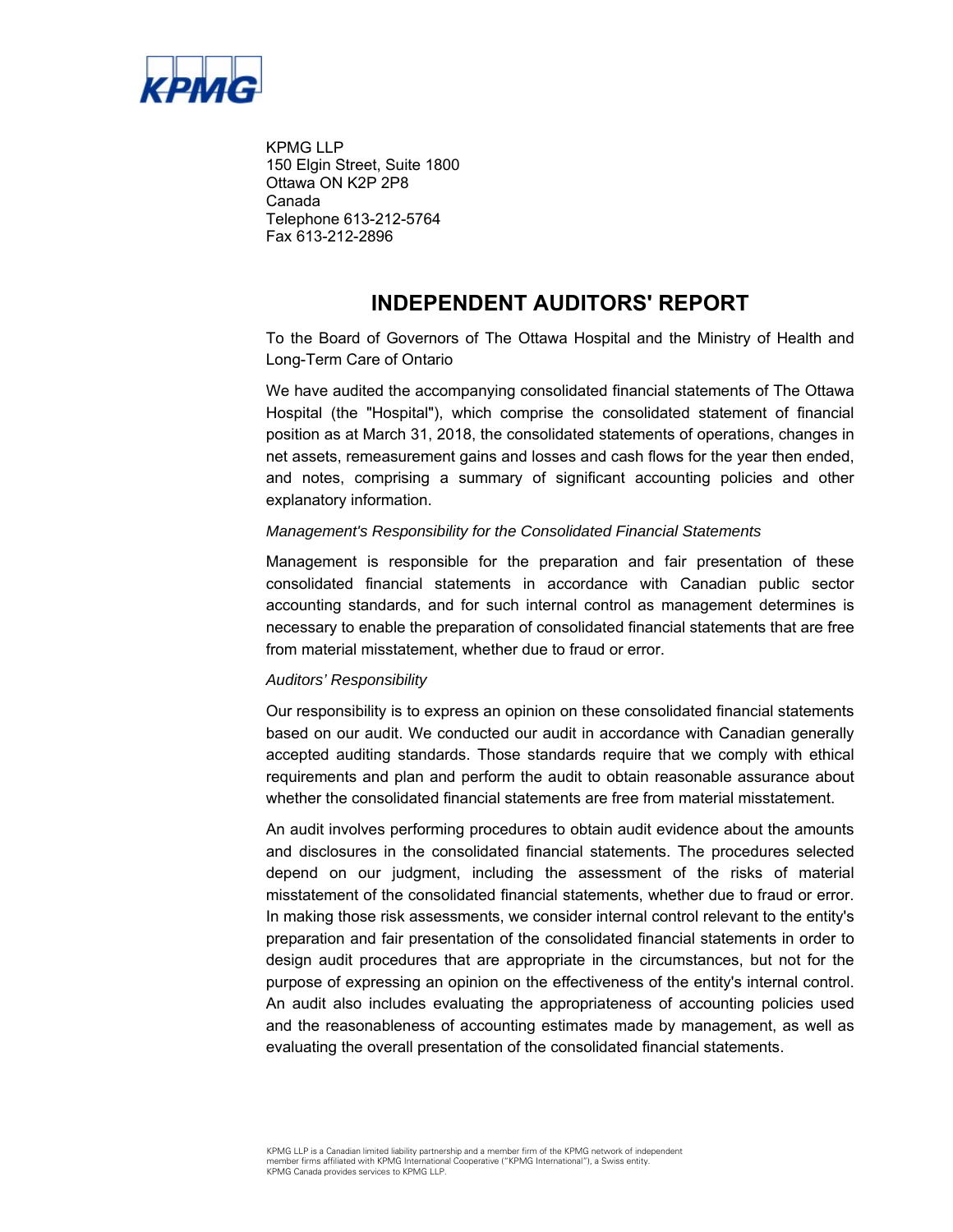

We believe that the audit evidence we have obtained is sufficient and appropriate to provide a basis for our audit opinion.

#### Opinion

In our opinion, the consolidated financial statements present fairly, in all material respects, the financial position of The Ottawa Hospital as at March 31, 2018, and its results of operations, changes in net assets, remeasurement gains and losses and its cash flows for the year then ended in accordance with Canadian public sector accounting standards.

 $KPMG$  14P

Chartered Professional Accountants, Licensed Public Accountants June 6, 2018 Ottawa, Canada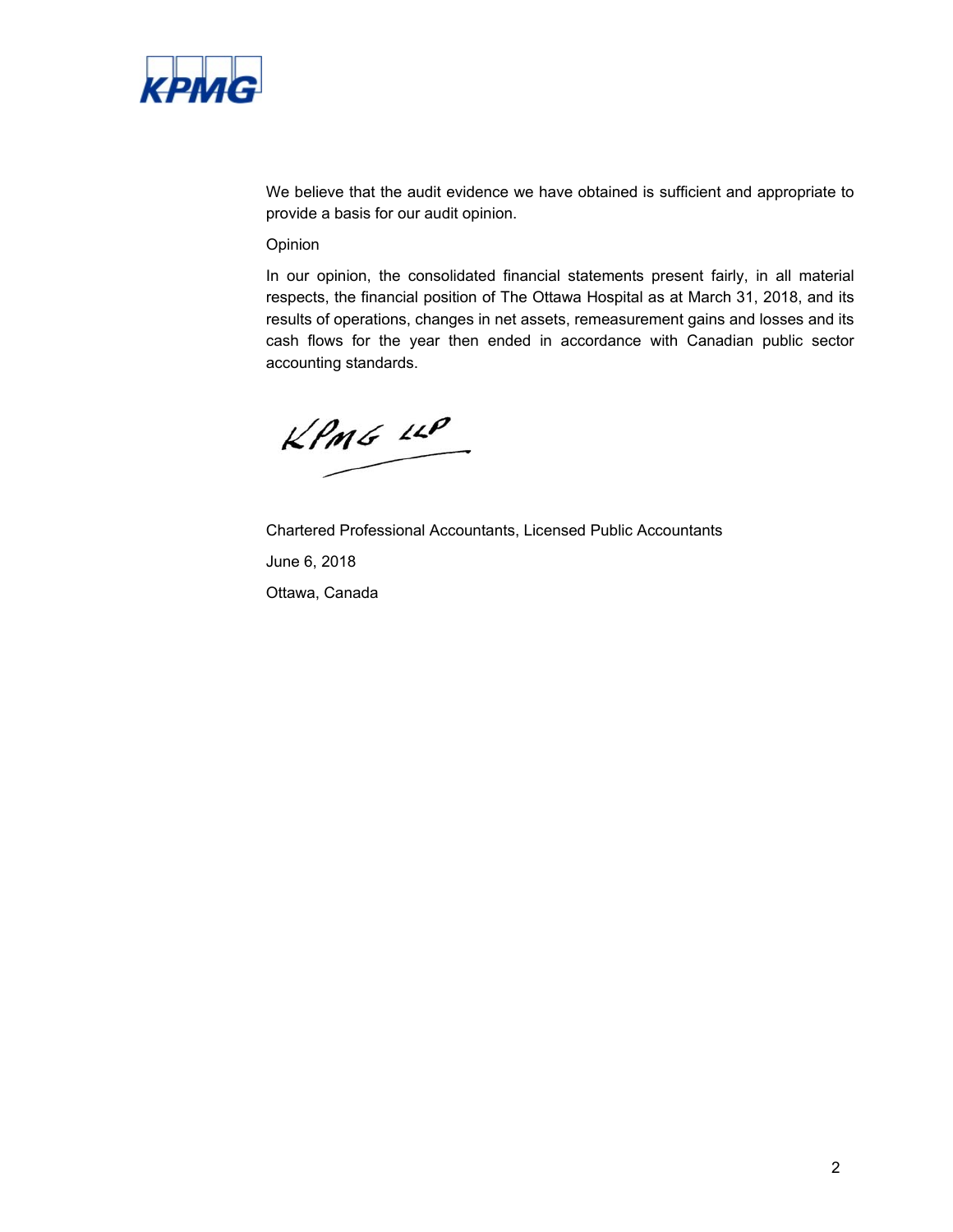Consolidated Statement of Financial Position

 $\frac{1}{\sqrt{2\pi}}\int_{\mathbb{R}^{3}_{+}}\frac{1}{\sqrt{2\pi}}\,d\mu_{\mathbb{R}^{3}_{+}}\,d\mu_{\mathbb{R}^{3}_{+}}$ 

#### March 31, 2018, with comparative information for 2017 (In thousands of dollars)

|                                                                                                                                                 | 2018                                                          | 2017                                                           |
|-------------------------------------------------------------------------------------------------------------------------------------------------|---------------------------------------------------------------|----------------------------------------------------------------|
| Assets                                                                                                                                          |                                                               |                                                                |
| Current assets:<br>Cash<br>Short-term investments<br>Accounts receivable (note 2)<br>Inventories<br>Prepaid expenses                            | \$<br>7,934<br>2,102<br>99,321<br>15,850<br>15,228<br>140,435 | \$<br>11,327<br>1,962<br>79,730<br>16,252<br>14,265<br>123,536 |
| Capital grants receivable (note 2)                                                                                                              | 44,807                                                        | 10,892                                                         |
| Assets restricted for capital purchases (note 3)                                                                                                | 98,021                                                        | 95,910                                                         |
| Capital assets (note 4)                                                                                                                         | 755,523                                                       | 623,123                                                        |
| Funds held in trust (note 5)                                                                                                                    | 29,663                                                        | 30,658                                                         |
|                                                                                                                                                 | \$1,068,449                                                   | 884,119<br>\$                                                  |
| <b>Liabilities and Net Assets</b>                                                                                                               |                                                               |                                                                |
| <b>Current liabilities:</b><br>Accounts payable and accrued liabilities<br>Deferred contributions<br>Current portion of long-term debt (note 8) | \$<br>211,352<br>3,796<br>3,125<br>218,273                    | 185,594<br>\$<br>6,513<br>943<br>193,050                       |
| Employee future benefits (note 7)                                                                                                               | 63,066                                                        | 60,354                                                         |
| Long-term debt (note 8)                                                                                                                         | 29,572                                                        | 7,232                                                          |
| Derivative liability (note 8)                                                                                                                   | 258                                                           |                                                                |
| Other long-term liability (note 4(c))                                                                                                           | 31,027                                                        |                                                                |
| Deferred contributions related to capital assets (note 9)                                                                                       | 571,973                                                       | 463,168                                                        |
| Funds held in trust (note 5)                                                                                                                    | 29,663                                                        | 30,658                                                         |
| Net assets (deficiency):<br>Investment in capital assets (note 10)<br>Unrestricted deficiency                                                   | 208,947<br>(84,072)                                           | 216,420<br>(86,763)                                            |
| Accumulated remeasurement losses                                                                                                                | 124,875<br>(258)                                              | 129,657                                                        |
| Commitments, contingencies and guarantees (note 14)                                                                                             | 124,617                                                       | 129,657                                                        |
|                                                                                                                                                 | \$1,068,449                                                   | \$<br>884,119                                                  |
| See accompanying notes to consolidated financial statements.                                                                                    |                                                               |                                                                |
| On behalf of the Board:                                                                                                                         |                                                               |                                                                |
| Chairman                                                                                                                                        |                                                               | President and CEO                                              |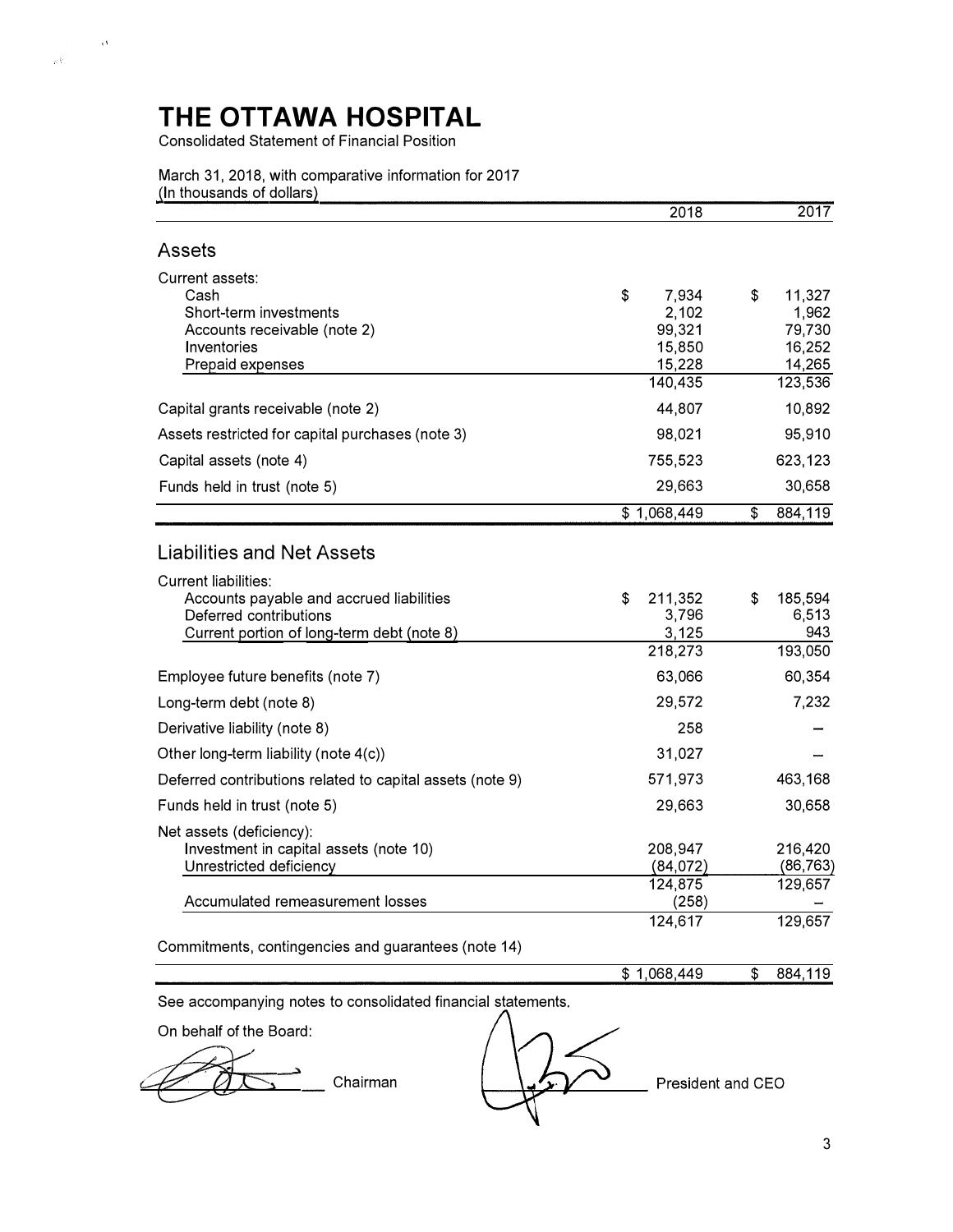Consolidated Statement of Operations

Year ended March 31, 2018, with comparative information for 2017 (In thousands of dollars)

|                                                         | 2018           | 2017           |
|---------------------------------------------------------|----------------|----------------|
| Revenue:                                                |                |                |
| Ministry of Health and Long-Term Care of Ontario        | \$1,039,208    | \$1,016,605    |
| <b>Patient services</b>                                 | 160,009        | 153,872        |
| Recoveries and other operating                          | 68,490         | 67,131         |
| Preferred accommodation                                 | 12,235         | 11,674         |
| <b>Marketed services</b>                                | 7,946          | 7,694          |
| Investment                                              | 1,709          | 1,277          |
| Amortization of deferred contributions related          |                |                |
| to major equipment (note 9)                             | 8,762          | 8,030          |
| ConnectingOntario Northern and Eastern Region           |                |                |
| program (note 15)                                       | 9,203          | 8,359          |
|                                                         | 1,307,562      | 1,274,642      |
| Expenses:                                               |                |                |
| Salaries and wages                                      | 634,471        | 610,831        |
| Employee benefits                                       | 171,673        | 161,816        |
| Supplies and other operating                            | 217,972        | 213,295        |
| Medical and surgical supplies                           | 103,743        | 104,164        |
| Medical staff remuneration                              | 68,719         | 74,829         |
| Drugs                                                   | 71,288         | 67,360         |
| Interest                                                | 714            | 458            |
| Amortization of major equipment                         | 27,999         | 29,912         |
| ConnectingOntario Northern and Eastern Region           |                |                |
| program (note 15)                                       | 9,203          | 8,359          |
|                                                         | 1,305,782      | 1,271,024      |
| Excess of revenue over expenses before undernoted items | 1,780          | 3,618          |
| Parking revenue                                         | 19,501         | 19,142         |
| Parking expenses                                        | (11,900)       | (9,791)        |
| Amortization of deferred contributions related to       |                |                |
| buildings (note 9)                                      | 16,714         | 15,852         |
| Amortization of buildings and land improvements         | (30, 877)      | (29, 978)      |
| Deficiency of revenue over expenses                     | \$<br>(4, 782) | \$<br>(1, 157) |

See accompanying notes to consolidated financial statements.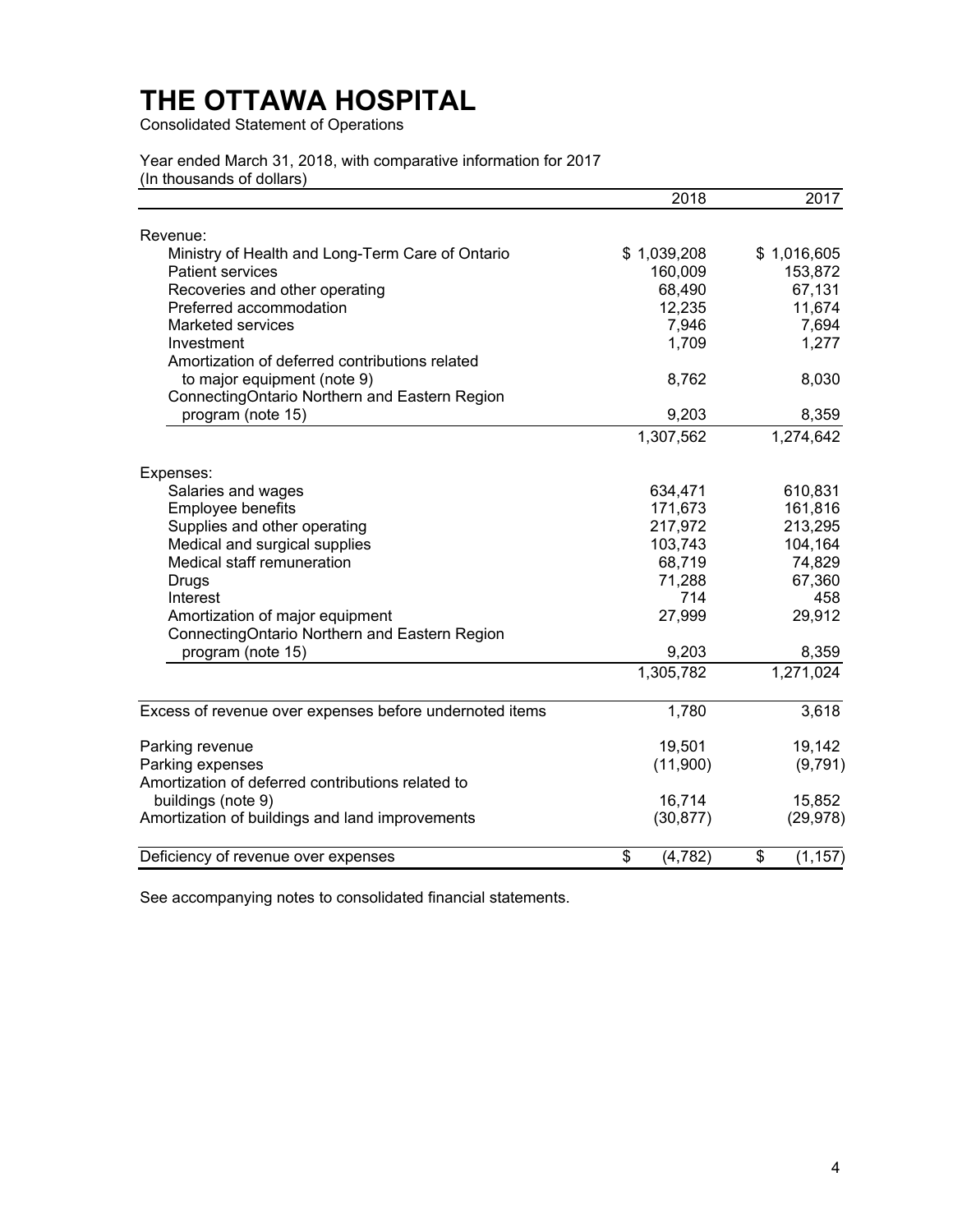Consolidated Statement of Changes in Net Assets

Year ended March 31, 2018, with comparative information for 2017 (In thousands of dollars)

|                                               | Investment in<br>capital assets | Unrestricted    |    | Total<br>2018 |    | Total<br>2017 |
|-----------------------------------------------|---------------------------------|-----------------|----|---------------|----|---------------|
| Balance, beginning of year                    | \$<br>216,420                   | \$<br>(86, 763) | \$ | 129,657       | \$ | 130,814       |
| Deficiency of revenue over<br>expenses        | (2, 403)                        | (2,379)         |    | (4, 782)      |    | (1, 157)      |
| Net change in investment in<br>capital assets | (5,070)                         | 5,070           |    |               |    |               |
| Balance, end of year                          | \$<br>208,947                   | \$<br>(84,072)  | S  | 124,875       | S  | 129,657       |

See accompanying notes to consolidated financial statements.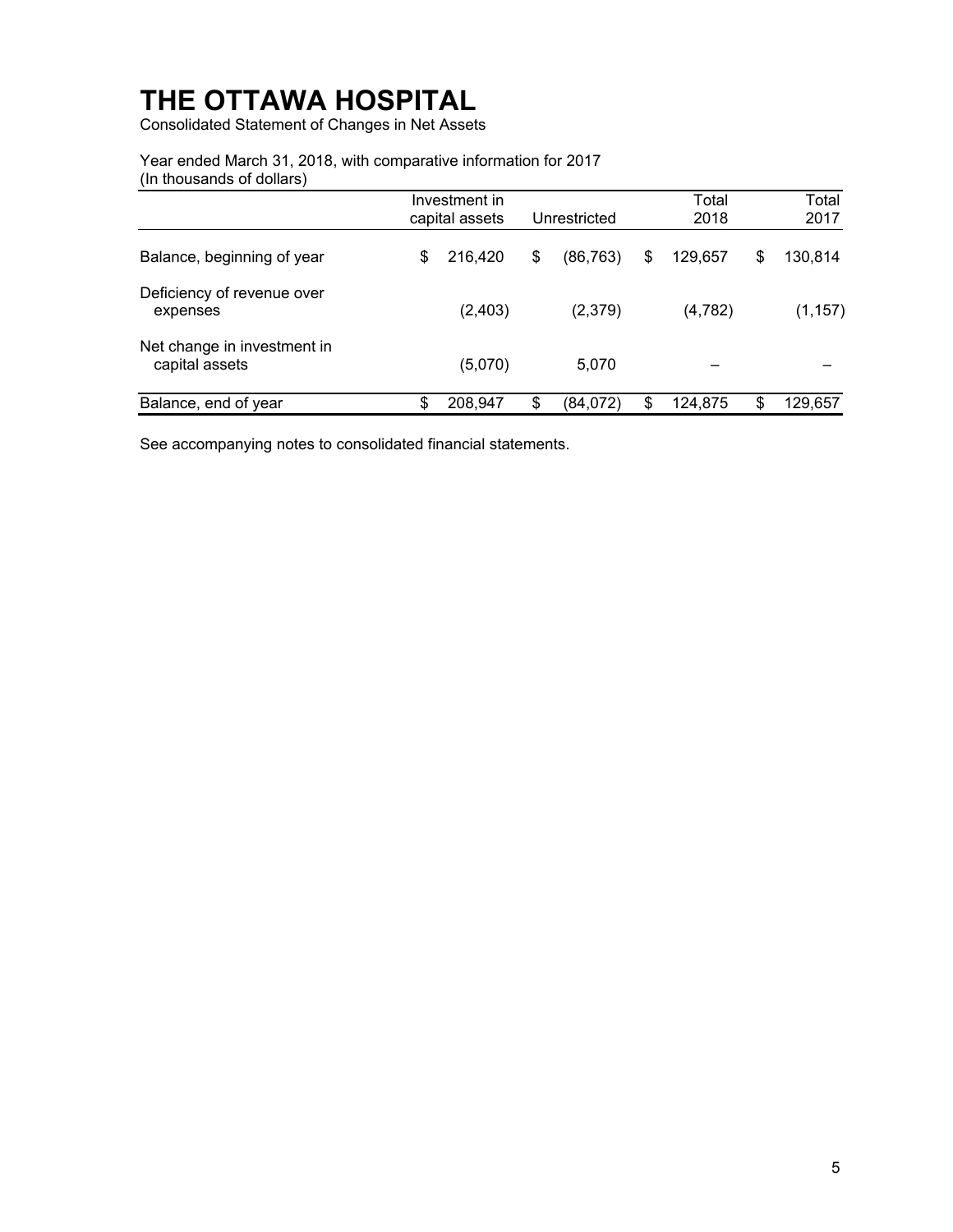Consolidated Statement of Remeasurement Gains and Losses

Year ended March 31, 2018, with comparative information for 2017 (In thousands of dollars)

|                                                                | 2018       | 2017 |
|----------------------------------------------------------------|------------|------|
| Accumulated remeasurement gains (losses),<br>beginning of year | \$         | \$   |
| Unrealized losses attributable to:<br>Derivative (note 8)      | (258)      |      |
| Accumulated remeasurement losses,<br>end of year               | \$<br>(258 | \$   |

See accompanying notes to non-consolidated financial statements.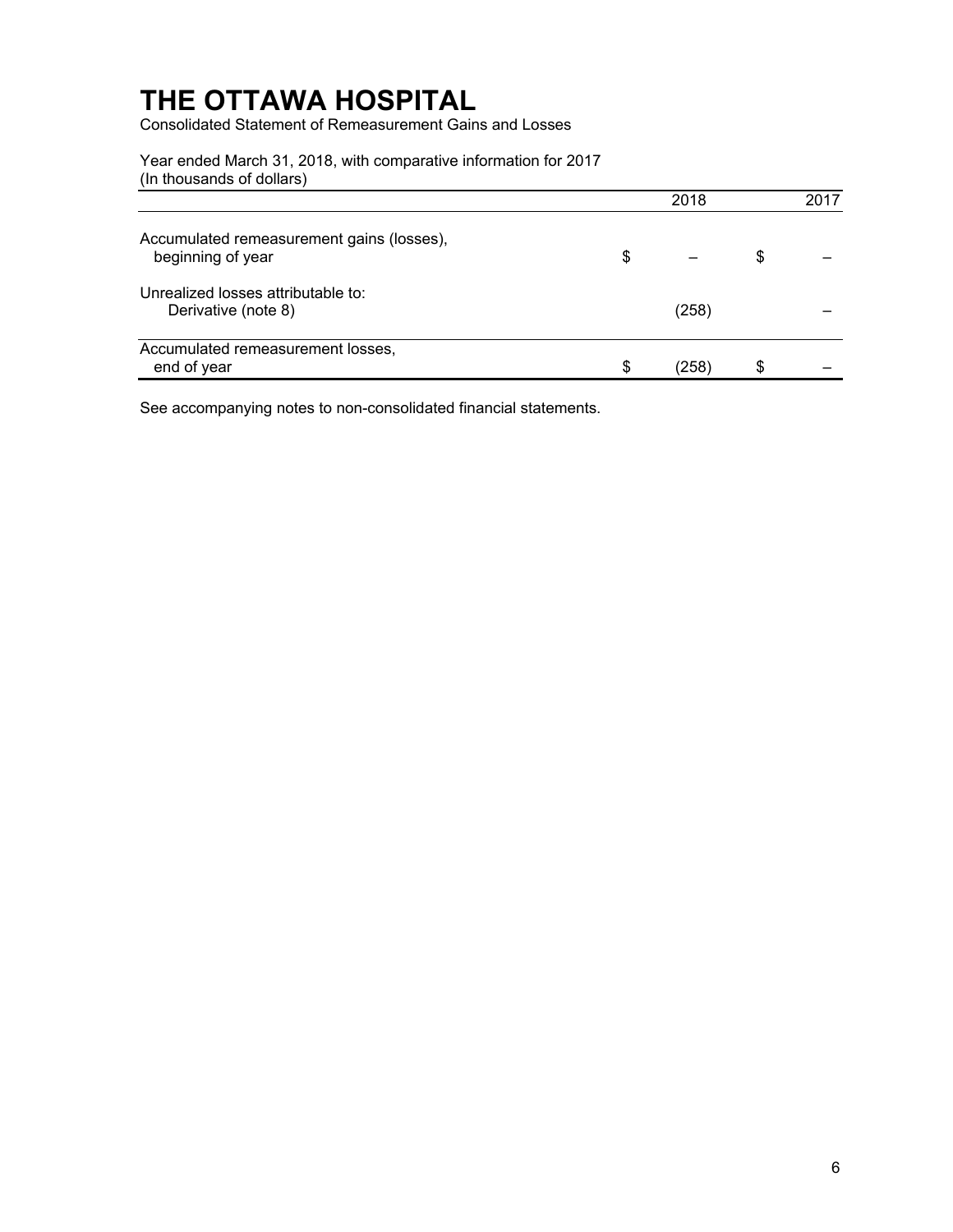Consolidated Statement of Cash Flows

Year ended March 31, 2018, with comparative information for 2017 (In thousands of dollars)

|                                                                                         | 2018           | 2017             |
|-----------------------------------------------------------------------------------------|----------------|------------------|
| Cash provided by (used for):                                                            |                |                  |
| Operating activities:                                                                   |                |                  |
| Deficiency of revenue over expenses                                                     | \$<br>(4, 782) | \$<br>(1, 157)   |
| Items not involving cash:                                                               |                |                  |
| Amortization of capital assets                                                          | 58,876         | 59,890           |
| Amortization of deferred contributions                                                  |                |                  |
| related to capital assets (note 9)                                                      | (25, 476)      | (23, 882)<br>129 |
| Loss on disposal of capital assets<br>Net increase in employee future benefits (note 7) | 2,712          | 2,654            |
| Net increase in other long-term liability                                               | 31,027         |                  |
| Net change in non-cash operating working capital (note 11)                              | 2,749          | 1,357            |
|                                                                                         | 65,106         | 38,991           |
|                                                                                         |                |                  |
| Financing activities:                                                                   |                |                  |
| Deferred contributions related to capital assets                                        |                |                  |
| received (note 9)                                                                       | 134,281        | 28,153           |
| Repayment of long-term debt                                                             | (943)          | (923)            |
| Proceeds from long-term debt                                                            | 25,465         |                  |
|                                                                                         | 158,803        | 27,230           |
| Investing activities:                                                                   |                |                  |
| Purchase of capital assets                                                              | (191, 276)     | (48, 397)        |
| Net decrease (increase) in capital grants                                               |                |                  |
| receivable                                                                              | (33, 915)      | 3,266            |
| Net decrease (increase) in assets restricted                                            |                |                  |
| for capital purchases                                                                   | (2, 111)       | 28,476           |
|                                                                                         | (227, 302)     | 31,742           |
| Net increase (decrease) in cash during the year                                         | (3, 393)       | 49,566           |
|                                                                                         |                |                  |
| Cash (bank indebtedness), beginning of year                                             | 11,327         | (38, 239)        |
| Cash, end of year                                                                       | \$<br>7,934    | \$<br>11,327     |
|                                                                                         |                |                  |
| Consisting of:                                                                          |                |                  |
| Operating cash (deficiency)                                                             | \$<br>(608)    | \$<br>3,632      |
| Restricted cash for HIROC Claim Defense Fund                                            | 8,542          | 7,695            |
|                                                                                         | \$<br>7,934    | \$<br>11,327     |

See accompanying notes to consolidated financial statements.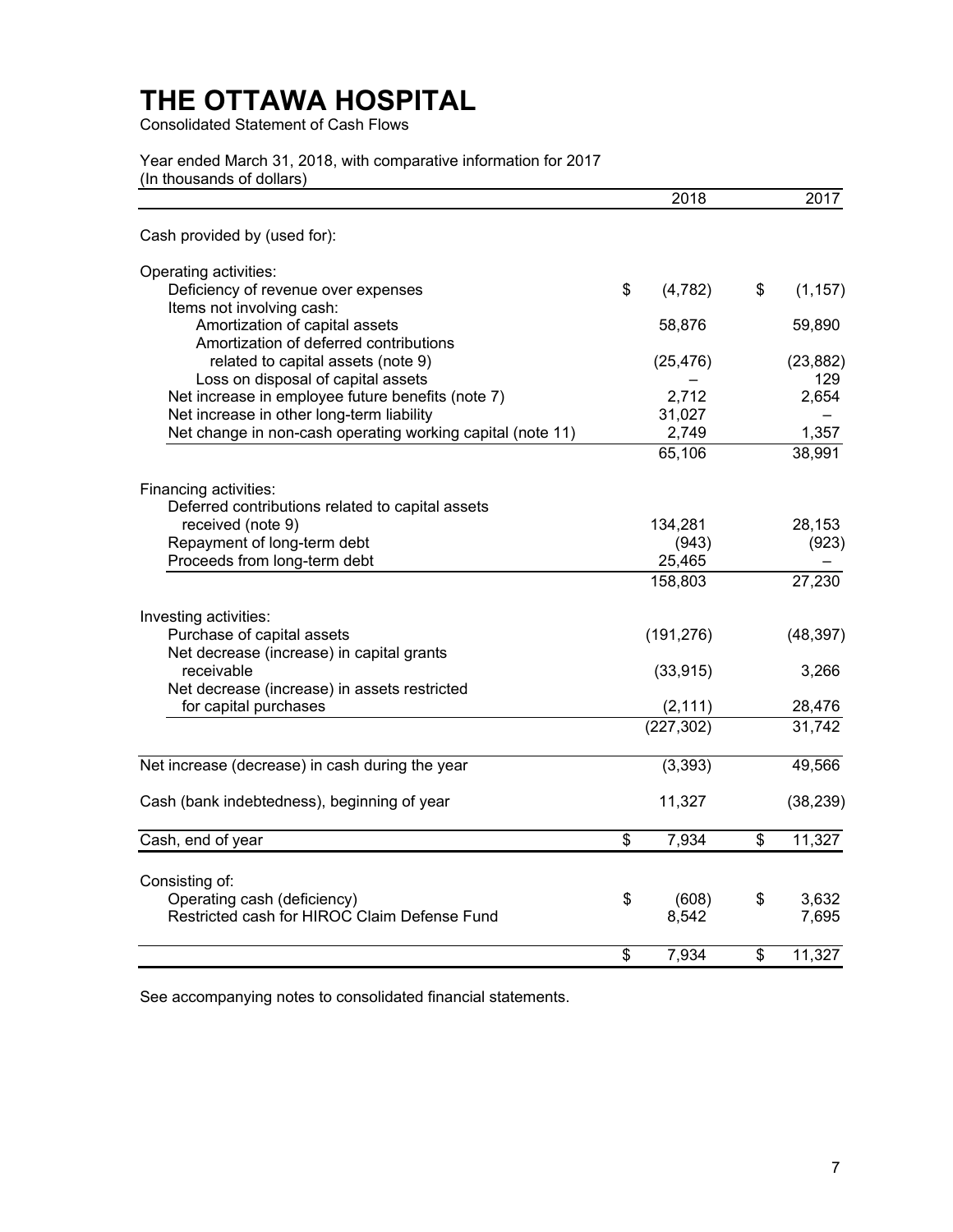Notes to Consolidated Financial Statements

Year ended March 31, 2018 (In thousands of dollars)

> The Ottawa Hospital (the "Hospital") is an academic health sciences centre and is principally Hospital is a registered charity under the Income Tax Act (Canada) and, accordingly, is exempt involved in providing health care services to the Champlain Local Health Integration Network. The from income taxes.

### **1. Significant accounting policies:**

 The consolidated financial statements have been prepared by management in accordance with Canadian public sector accounting standards including the 4200 standards for government notfor-profit organizations and reflect the following significant accounting policies:

(a) Basis of presentation:

These consolidated financial statements reflect the assets, liabilities and operations of the Hospital. The Hospital consolidates the financial activities of controlled entities that provide clinical services.

 between the Hospital and the University of Ottawa Heart Institute is governed by a service value, and premises are provided at no charge by the Hospital. The University of Ottawa These consolidated financial statements include the assets, liabilities and operations of the University of Ottawa Heart Institute, a controlled entity. The University of Ottawa Heart Institute provides cardiac services to the patients of the Hospital. The business relationship agreement pursuant to which clinical and administrative support is provided at fair market Heart Institute is incorporated under the laws of Ontario and is a registered charity under the Income Tax Act and, accordingly, is exempt from income taxes.

 The Ottawa Hospital Residence Corporation, a controlled entity, nor the following entities auxiliaries, Hospital Food Services - Ontario Inc., Ottawa Regional Hospital Linen Services Incorporated, and Champlain Health Supply Services. The summarized financial information These consolidated financial statements do not include the assets, liabilities or operations of where the Hospital has an economic interest including: The Ottawa Hospital Foundation, Ottawa Hospital Research Institute, Eastern Ontario Regional Laboratory Association Inc., its of The Ottawa Hospital Residence Corporation is disclosed in note 13.

(b) Revenue recognition:

The Hospital follows the deferral method of accounting for contributions.

 period are accrued. Where a portion of a grant relates to a future period, it is deferred and Under the Health Insurance Act and Regulations thereto, the Hospital is funded, primarily by the Province of Ontario, in accordance with budget arrangements established by the Ministry of Health and Long-Term Care of Ontario. Operating grants are recorded as revenue in the period to which they relate. Grants approved but not received at the end of an accounting recognized in that subsequent period.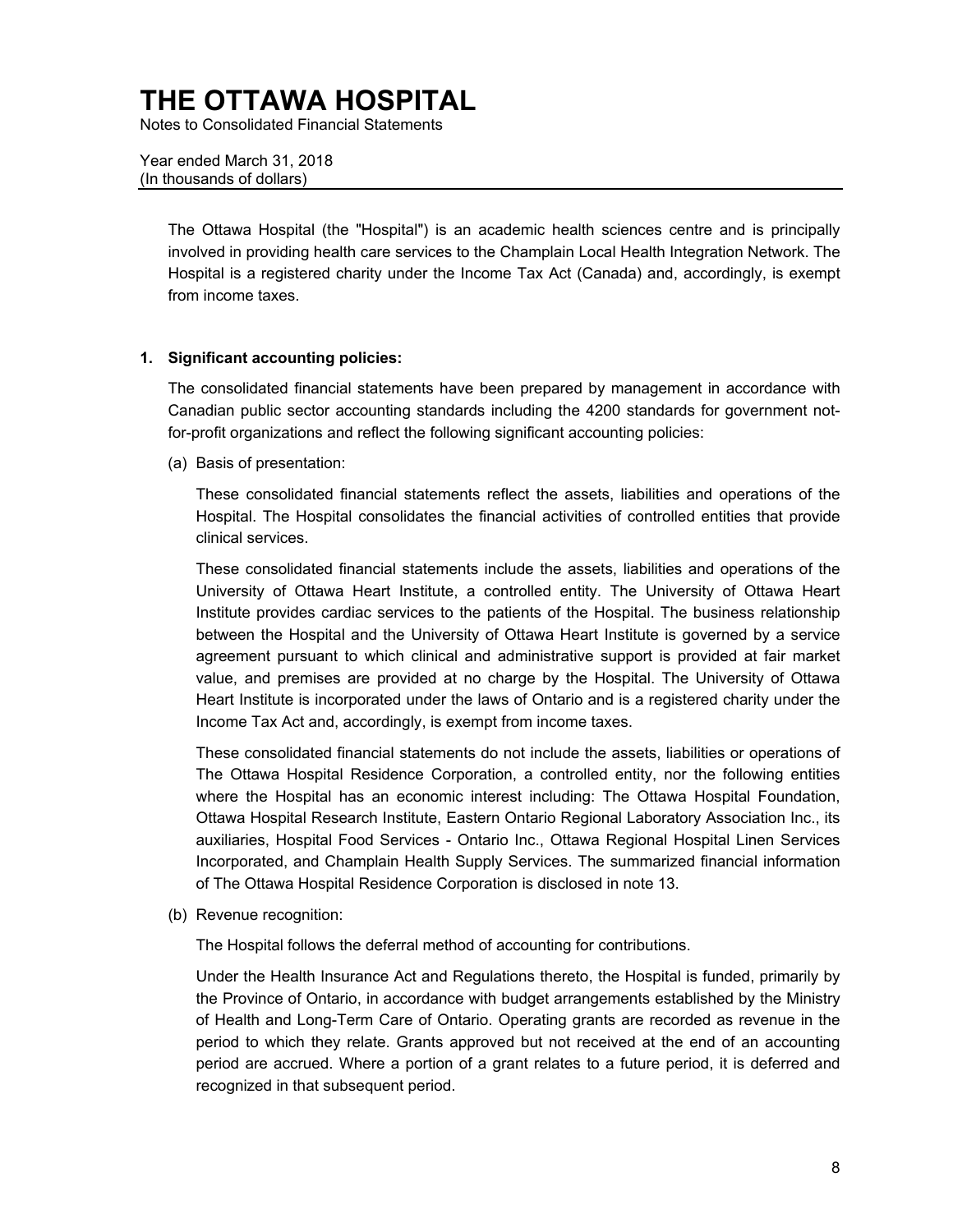Notes to Consolidated Financial Statements (continued)

Year ended March 31, 2018 (In thousands of dollars)

#### **1. Significant accounting policies (continued):**

(b) Revenue recognition (continued):

 determined until the Ministry of Health and Long-Term Care of Ontario has reviewed the Hospital's financial and statistical returns for the year. Any adjustments arising from the Ministry of Health and Long-Term Care of Ontario review are recorded in the period in which The Hospital receives funding for operations for certain programs from the Ministry of Health and Long-Term Care of Ontario. The final amount of operating revenue recorded cannot be the adjustments are made.

Unrestricted contributions are recognized as revenue when received or receivable if the amount to be received can be reasonably estimated and collection is reasonably assured.

 deferred and amortized into revenue on a straight-line basis, at a rate corresponding with the Externally restricted contributions are recognized as revenue when the conditions for the restriction have been met. Contributions restricted for the purchase of capital assets are amortization rate for the related capital assets.

 Revenues from the Patient services, Preferred accommodation, Marketed services and other operating are recognized when the goods are sold or the services are provided.

 Investment income (loss) recorded in the statement of operations consists of interest, dividends, and realized gains and losses, net of related fees. Unrealized gains and losses are recorded in the statement of remeasurement gains and losses.

(c) Contributed services:

A substantial number of volunteers contribute a significant amount of their time each year. Because of the difficulty in determining the fair value, contributed services are not recognized in the consolidated financial statements.

(d) Inventories:

 Inventories are recorded at average cost and are valued at lower of cost and net realizable value. Net realizable value is the estimated selling price less the estimated costs necessary to make the sale.

(e) Financial instruments:

The Hospital's financial instruments consist of cash, short-term investments, accounts receivable, accounts payable and accrued liabilities, long-term debt and derivatives.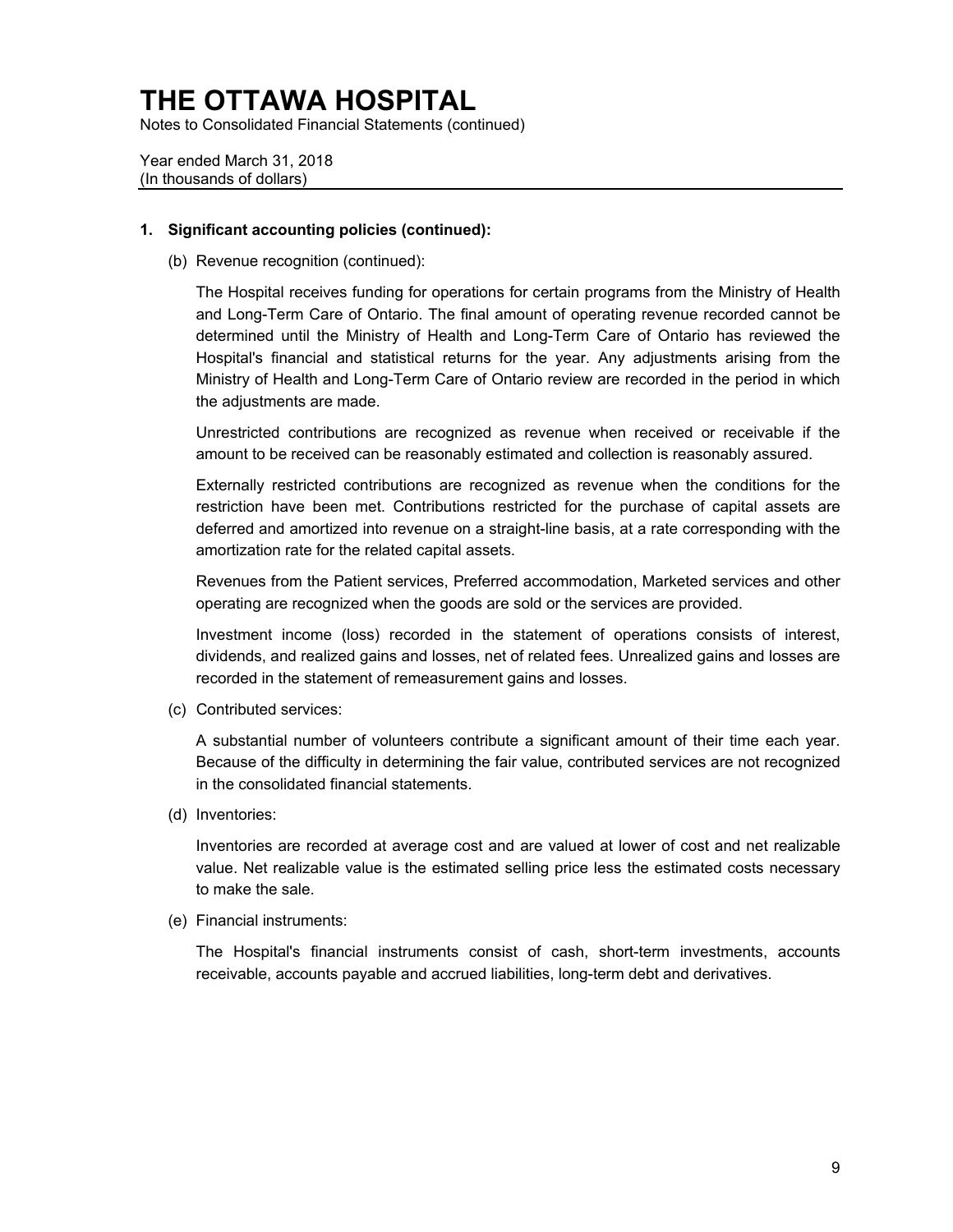Notes to Consolidated Financial Statements (continued)

Year ended March 31, 2018 (In thousands of dollars)

#### **1. Significant accounting policies (continued):**

(e) Financial instruments (continued):

The Hospital's financial instruments are measured as follows:

| Cash                                     | fair value     |
|------------------------------------------|----------------|
| Short-term investments                   | fair value     |
| Accounts receivable                      | amortized cost |
| Capital grants receivable                | amortized cost |
| Assets restricted for capital purchases  | fair value     |
| Derivative liability                     | fair value     |
| Funds held in trust                      | fair value     |
| Accounts payable and accrued liabilities | amortized cost |
| Long-term debt                           | amortized cost |

 Unrealized changes in fair value are recognized in the statement of remeasurement gains and losses until they are realized. When the financial instrument is derecognized, the unrealized gains and losses previously recognized in the statement as remeasurement gains and losses are reversed and recognized in the statement of operations.

 Financial instruments are adjusted by transaction costs incurred on acquisition and financing costs, which are amortized using the straight-line method.

 All non-derivative financial assets are assessed for impairment on an annual basis. When a decline is determined to be other than temporary, the amount of the loss is reported in the statement of operations and any unrealized gain or loss is reversed from the statement of remeasurement gains and losses.

(f) Capital assets:

 comprises construction, development costs and interest capitalized during the construction Purchased capital assets and assets acquired under capital lease are recorded at cost. Minor equipment replacements are expensed in the year of replacement. Construction in progress period.

 contributes to the Hospital's ability to provide services, its carrying amount is written down to Capital assets are reviewed for impairment whenever events or changes in circumstances indicate that their carrying amount may not be recoverable. When a capital asset no longer its residual value.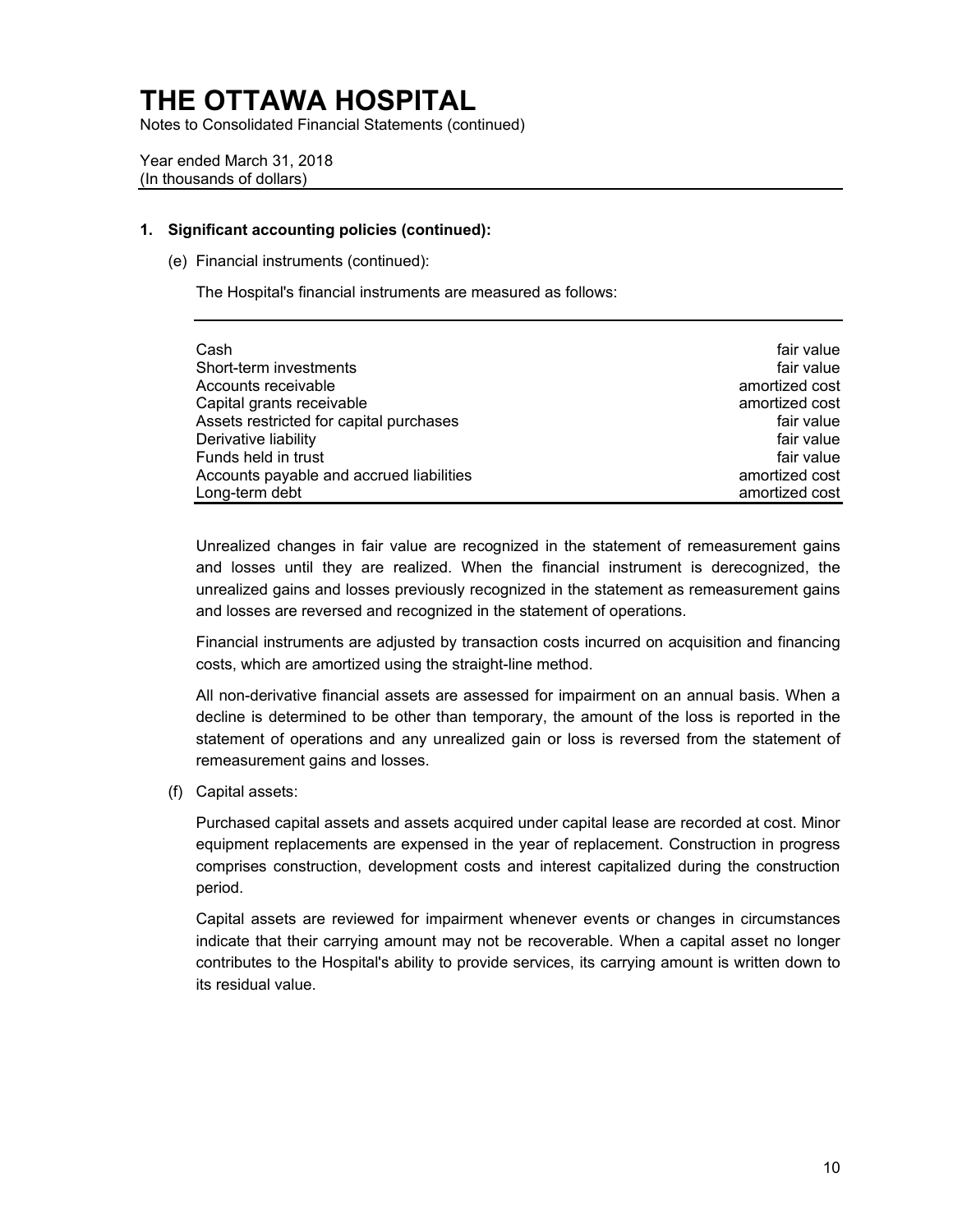Notes to Consolidated Financial Statements (continued)

Year ended March 31, 2018 (In thousands of dollars)

#### **1. Significant accounting policies (continued):**

(f) Capital assets (continued):

Land is not amortized due to its infinite life. Construction in progress is not amortized until the project is complete and the assets come into use. Capital assets are amortized on a straightline basis over their expected useful lives as follows:

| Land improvements                   | 5 to 25 years               |
|-------------------------------------|-----------------------------|
| Leasehold improvements              | Term of lease plus expected |
|                                     | extension of renewal option |
| <b>Buildings</b>                    | 10 to 50 years              |
| Building service equipment          | 5 to 25 years               |
| Health information system           | 15 years                    |
| Major equipment                     | 5 to 20 years               |
| Software and network infrastructure | 5 to 10 years               |
|                                     |                             |

(g) Funds held in trust:

The Hospital holds resources and makes disbursements on behalf of various unrelated individuals or groups. The Hospital has no discretion over such transactions. Resources received in connection with such trust fund transactions are reported as liabilities not revenue and subsequent distributions are reported as decreases to the liability not expenses.

(h) Employee benefit plans:

The Hospital provides defined retirement and other future benefits for substantially all retirees and employees. These future benefits include life insurance and health care benefits.

 services necessary to earn the benefits. The cost of non-pension post-retirement and post-The Hospital accrues its obligations for employee benefit plans as the employees render the employment benefits earned by employees is actuarially determined using the projected benefit method pro-rated on service and management's best estimate of retirement ages of employees and expected heath care costs. The most recent actuarial valuation was performed as at March 31, 2016. The next scheduled valuation will be as at March 31, 2019.

 the year that the plan amendments occur. Actuarial gains or losses are amortized over the Adjustments arising from plan amendments, including past service costs, are recognized in average remaining service period of active employees.

The average remaining service period of active employees covered by the employee benefit plan is 15.6 years (2017 - 16.1 years).

 The Hospital is an employer member of the Healthcare of Ontario Pension Plan, which is a multi-employer, defined benefit pension plan. The Hospital has adopted defined contribution plan accounting principles for this Plan because insufficient information is available to apply defined benefit plan accounting principles.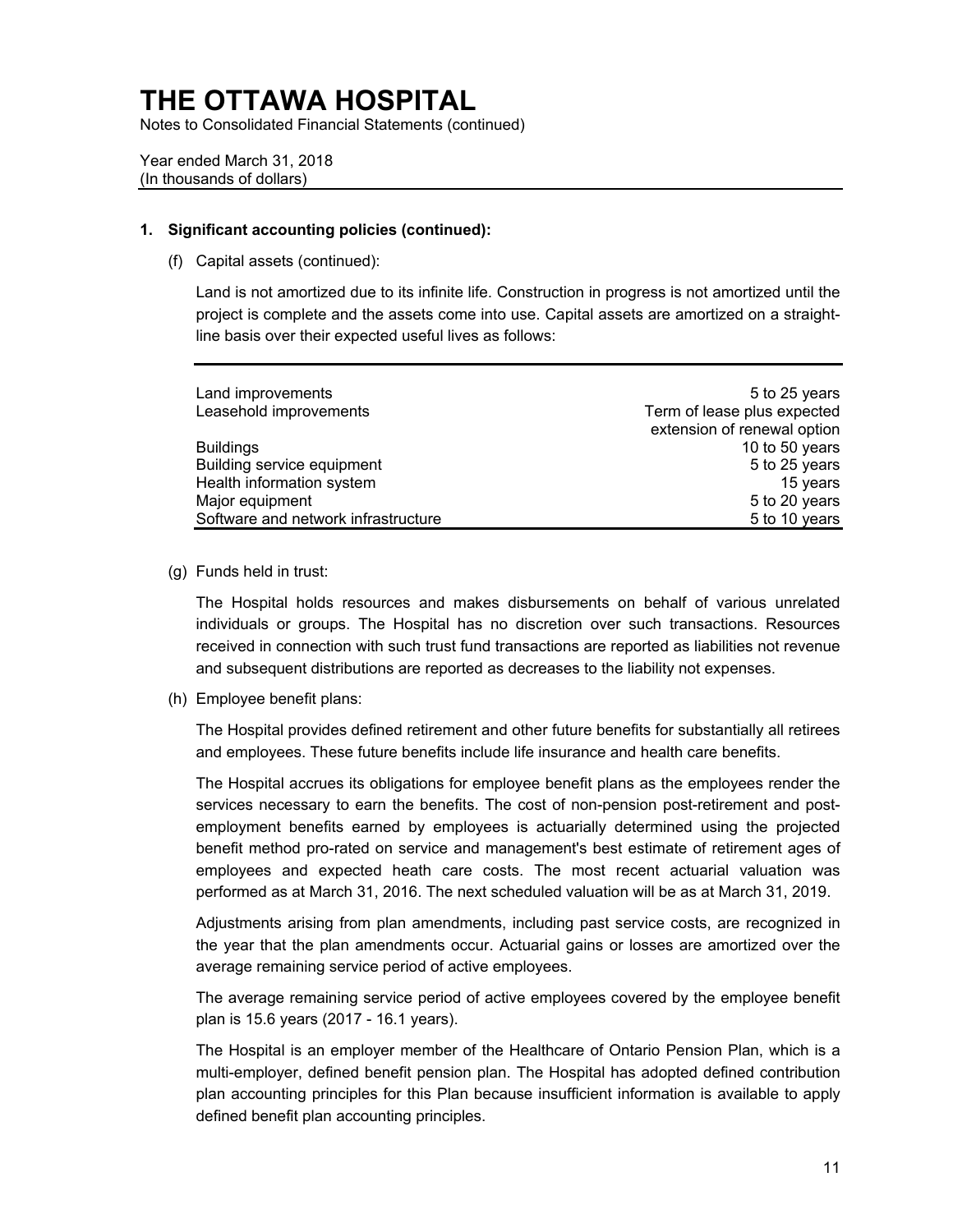Notes to Consolidated Financial Statements (continued)

Year ended March 31, 2018 (In thousands of dollars)

### **1. Significant accounting policies (continued):**

(i) Use of estimates:

 adjustments become necessary, they are reported in the periods in which they become The preparation of these consolidated financial statements requires management to make estimates and assumptions that affect the reported amounts of assets and liabilities and disclosure of contingent assets and liabilities at the date of the consolidated financial statements and the reported amounts of revenue and expenses during the period. Actual results could differ from these estimates. These estimates are reviewed periodically and, as known. The most significant estimates used in preparing these consolidated financial statements include the assumptions underlying the employee future benefit liability calculation.

(j) Cap and Trade Program:

 reduction in greenhouse gas ("GHG") emissions for the province of Ontario. The Hospital has elected to be a voluntary participant in the program. The first compliance period for the Cap GHG emission allowances in 2017 and 2018, which are reasonably expected to exceed the accounting implications of the emission allowances and does not expect a significant impact The Ontario Cap and Trade Program, which came into effect on January 1, 2017 under the Climate Change Mitigation and Low-carbon Economy Act, 2016 sets out a framework for the and Trade program is January 1, 2017 to December 31, 2020. The Hospital has received free Hospital's GHG emissions during each year. The Hospital is currently assessing the to the financial statements.

(k) Accounting changes:

On April 1, 2017, the Hospital adopted Canadian public sector accounting standards PS 2200 Related Party Disclosures, PS 3420 Inter-entity Transactions, PS 3210 Assets, PS 3320 Contingent Assets, and PS 3380 Contractual Rights.

The adoption of these accounting standards did not result in an accounting policy change for the Hospital, and did not result in any adjustments to the financial statements as at April 1, 2017.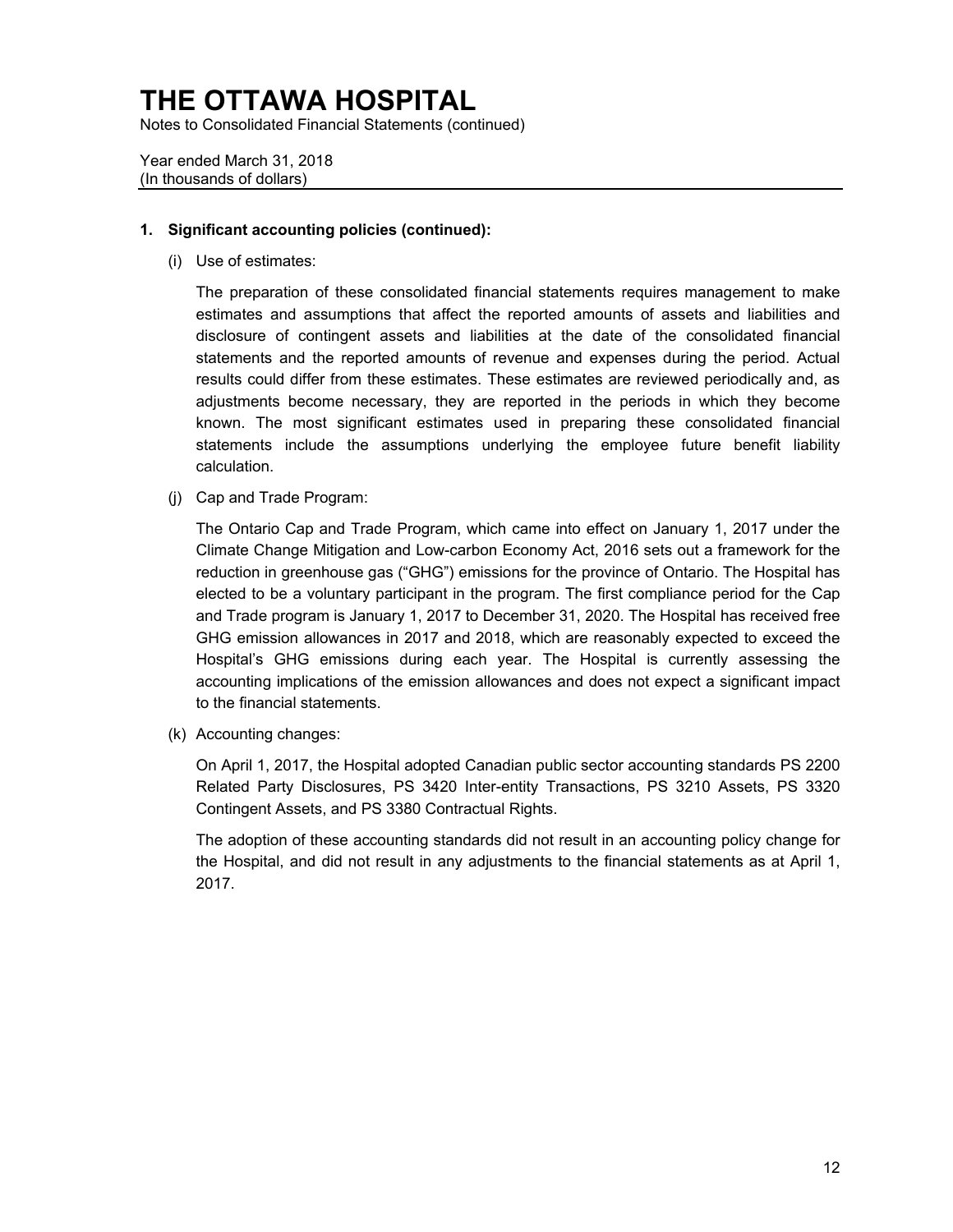Notes to Consolidated Financial Statements (continued)

Year ended March 31, 2018 (In thousands of dollars)

### **2. Accounts and capital grants receivable:**

(a) Accounts receivable:

|                                                                            | 2018         |     | 2017   |
|----------------------------------------------------------------------------|--------------|-----|--------|
| Accounts receivable from patients<br>Ministry of Health and Long-Term Care | \$<br>46.704 | \$  | 38,107 |
| of Ontario                                                                 | 26,611       |     | 11,769 |
| Eastern Ontario Regional Laboratory                                        |              |     |        |
| Association Inc. (note 13)                                                 | 4,406        |     | 3,868  |
| Other                                                                      | 26,251       |     | 30,550 |
|                                                                            | 103,972      |     | 84,294 |
| Less allowance for doubtful accounts                                       | 4,651        |     | 4,564  |
|                                                                            | \$<br>99,321 | \$. | 79,730 |

The allowance for doubtful accounts relates to accounts receivable from patients and is determined based on prior experience with similar accounts.

(b) Capital grants receivable:

Capital grants receivable relate to grants restricted in use for capital asset acquisitions or projects, which have been approved by the funder and are receivable by the Hospital at yearend. These amounts have also been included in deferred contributions related to capital assets.

|                                                                   |    | 2018           | 2017           |
|-------------------------------------------------------------------|----|----------------|----------------|
| Ministry of Health and Long-Term Care<br>of Ontario               | \$ | 28.047         | \$             |
| Eastern Ontario Regional Laboratory<br>Association Inc. (note 13) |    |                |                |
| The Ottawa Hospital Foundation (note 13)                          |    | 6,274<br>2,021 | 7,054<br>3,674 |
| University of Ottawa Heart Institute Foundation                   |    | 8,014          |                |
| Other                                                             |    | 451            | 164            |
|                                                                   | S  | 44.807         | 10.892         |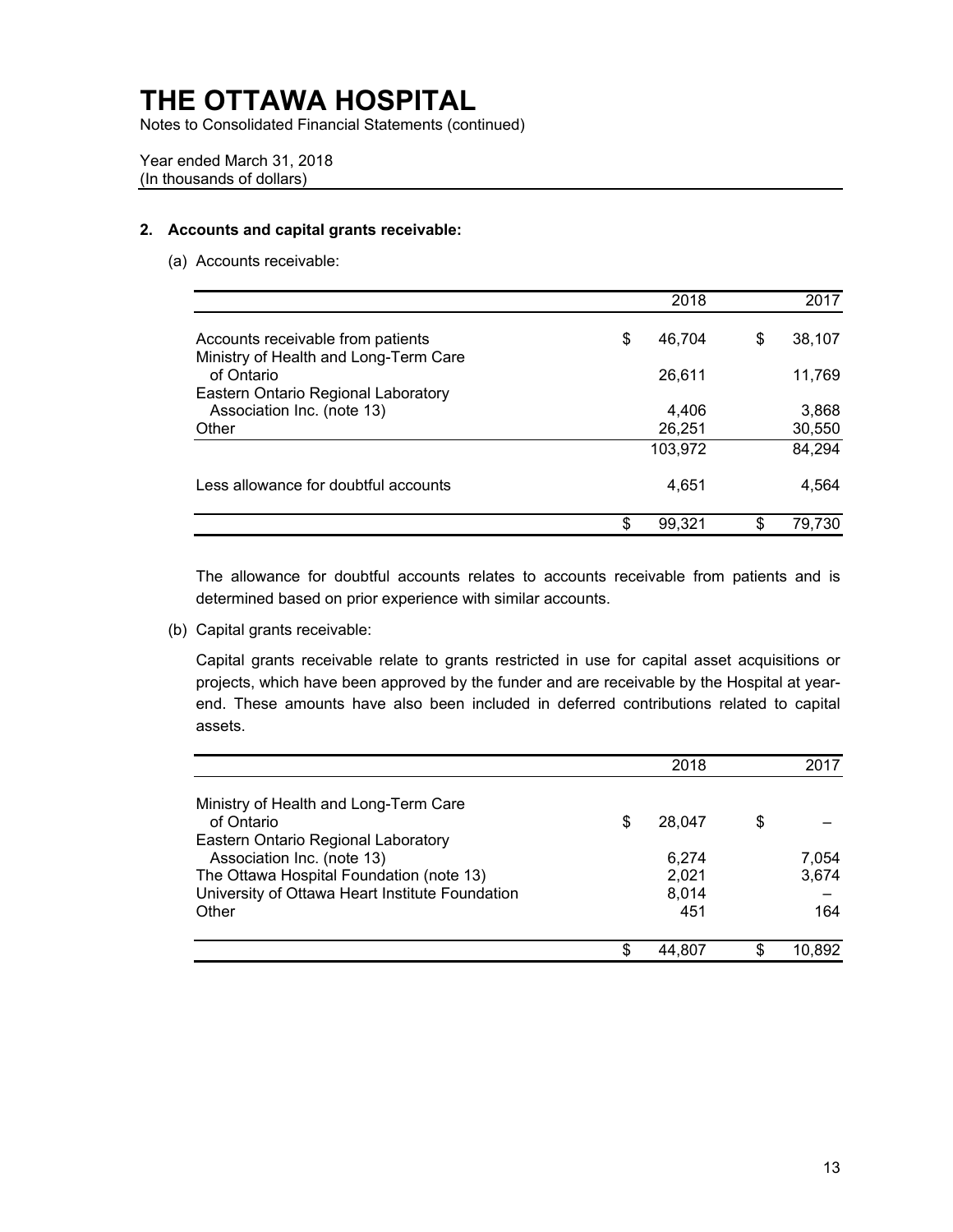Notes to Consolidated Financial Statements (continued)

Year ended March 31, 2018 (In thousands of dollars)

### **3. Assets restricted for capital purchases:**

 March 31, 2018, an additional amount of \$1,632 (2017 - \$2,811) restricted for capital purchases Assets restricted for capital purchases is comprised of \$56,462 (2017 - \$61,829) related to funding received and restricted for the purpose of capital purchases and \$41,559 (2017 - \$34,081) in net parking revenue that has been restricted for capital purchases. The funds are held with the Hospital's bank, earning interest at a rate of prime less 1.6% (2017 - 1.6%) and are classified as long-term as the associated cash outflow is not expected to occur within one year. At was receivable by the Hospital from the Ottawa Hospital Foundation.

 During the year, the Board approved a transfer of \$Nil (2017 - \$40,000) from the funds restricted for capital purchases to unrestricted cash.

|                            |    |           |               | 2018          | 2017          |
|----------------------------|----|-----------|---------------|---------------|---------------|
|                            |    |           | Accumulated   | Net book      | Net book      |
|                            |    | Cost      | amortization  | value         | value         |
|                            |    |           |               |               |               |
| Land                       | \$ | 897       | \$            | \$<br>897     | \$<br>897     |
| Land improvements          |    | 5,336     | 5.336         |               |               |
| Leasehold improvements     |    | 310       | 62            | 248           |               |
| <b>Buildings</b>           |    | 778,185   | 360,723       | 417,462       | 428,712       |
| Building service equipment |    | 175,562   | 115,168       | 60,394        | 62,747        |
| Health information system  |    | 17,382    |               | 17,382        |               |
| Major equipment            |    | 505,036   | 420,621       | 84.415        | 92,145        |
| Software and network       |    |           |               |               |               |
| infrastructure             |    | 1,650     | 255           | 1,395         |               |
| Construction-in-progress   |    | 173,330   |               | 173,330       | 38,622        |
|                            |    |           |               |               |               |
|                            | S  | 1,657,688 | \$<br>902,165 | \$<br>755,523 | \$<br>623,123 |

#### **4. Capital assets:**

(a) Cost and accumulated amortization of capital assets at March 31, 2017 amounted to \$1,466,412 and \$843,289, respectively.

 information system designed to enhance the processing of hospital services. The project is in (b) The health information system project is the implementation of a comprehensive, integrated development and is not amortized as the project is not completed and in use. Interest recorded and capitalized to the capital asset amounted to \$147 (2017 – \$Nil).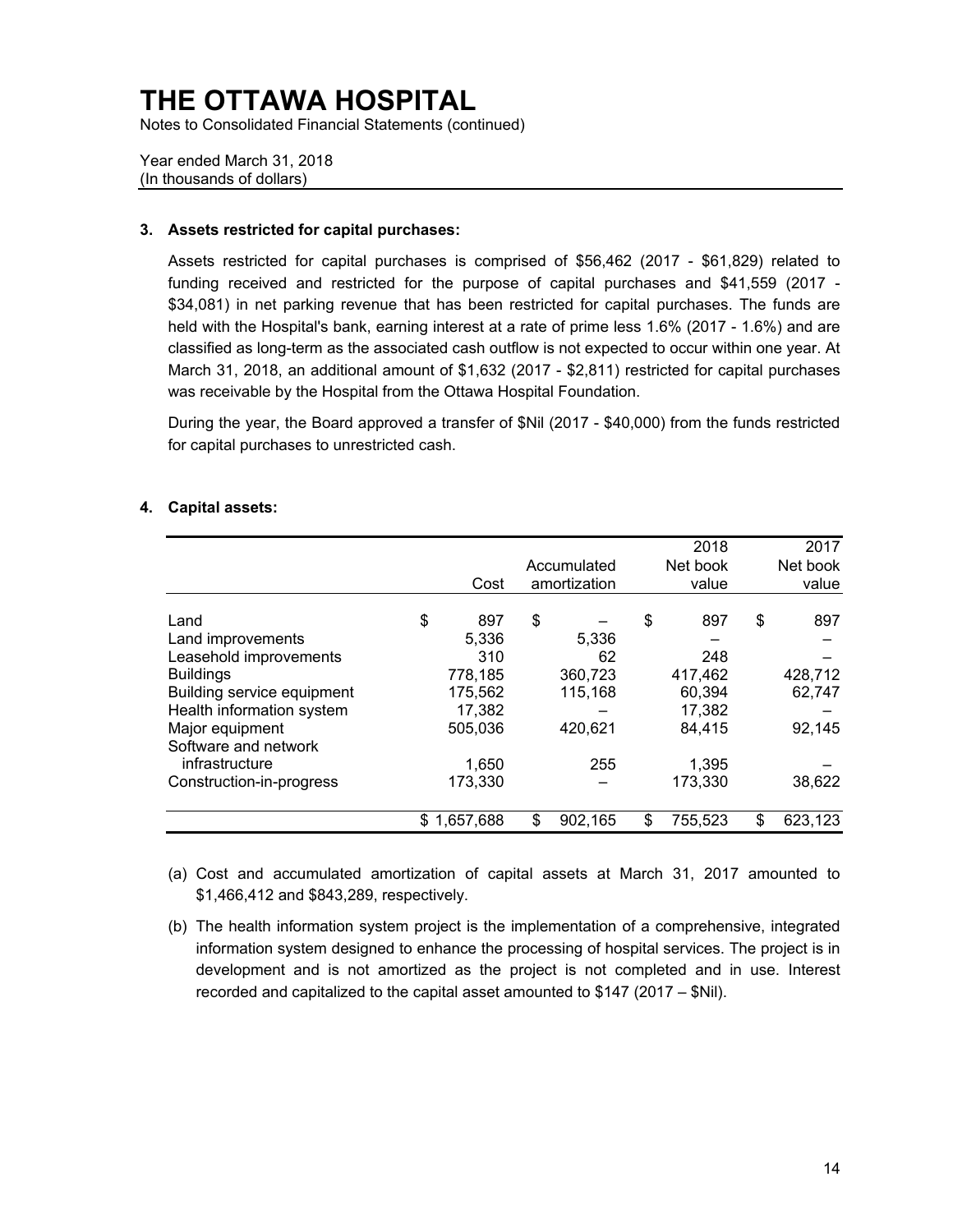Notes to Consolidated Financial Statements (continued)

Year ended March 31, 2018 (In thousands of dollars)

### **4. Capital assets (continued):**

 (c) Construction-in-progress represents costs incurred to date for construction projects at the Hospital:

 In November 2014, the Hospital entered into a project agreement with a third party included in the construction-in-progress related to this project was \$148,000 (2017 construction company to build and finance a facility expansion project which is primarily funded by the Ministry of Health and Long Term Care. As at March 31, 2018, the amount \$26,908). The amount included in deferred contributions related to capital assets received and receivable from the Ministry of Health and Long Term Care and the University of Ottawa Heart Institute Foundation for this this project was \$150,388 (2017 - \$26,027).

 The Hospital commenced operations in the newly constructed facility on April 2, 2018. The asset will be transferred from construction-in-progress to buildings in the next fiscal year.

 Since Interim Completion, the construction company has incurred \$31,027 in additional the Ottawa Heart Institute Foundation has been recorded as capital grant receivable and project related construction costs, which are not payable until the project achieves substantial completion. This amount has been recorded as construction in progress with a corresponding long-term liability. An amount equal to the funding expected from the Ministry of Health and deferred contribution.

### **5. Funds held in trust:**

 Funds held in trust are held with the Hospital's bank and represent the aggregate balance of funds held in trust for third parties.

### **6. Line of credit:**

The Hospital has an available line of credit of \$24,000 with one of its corporate bankers, of which no amount was drawn against at March 31, 2018 (2017 - \$Nil). This line of credit is unsecured and bears interest at prime less 0.75%.

 The Hospital also has an overdraft lending agreement with one of its corporate bankers for the repayable on demand and bears interest at prime, payable monthly. The Hospital has provided amount of \$500 for the purpose of financing operating requirements. The revolving facility is the following collateral for the facility: a General Security Agreement, representing a first charge over all accounts receivable, inventory and major equipment other than leased assets. No amounts have been drawn on this facility for the periods ended March 31, 2018 (2017 - \$Nil).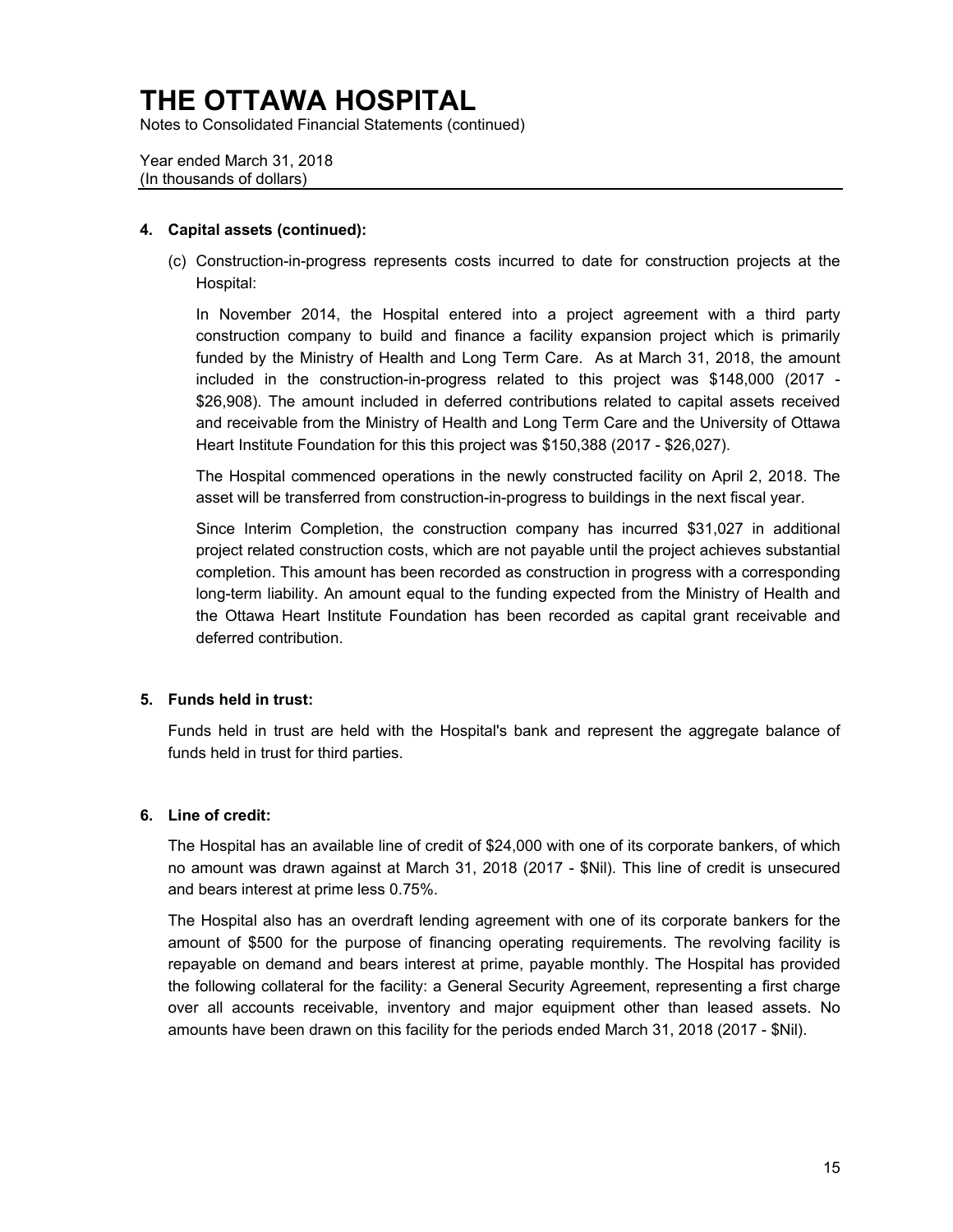Notes to Consolidated Financial Statements (continued)

Year ended March 31, 2018 (In thousands of dollars)

### **7. Employee future benefits:**

 The Hospital offers a defined benefit plan which provides extended health care and dental insurance benefits to certain of its employees and extends this coverage to the post-retirement period. The most recent actuarial valuation of employee future benefits was completed as at March 31, 2016,

At March 31, the Hospital's liability associated with the benefit plan is as follows:

|                                                             | 2018              | 2017               |
|-------------------------------------------------------------|-------------------|--------------------|
| Accrued benefit obligation<br>Unamortized experience losses | 67.161<br>(4,095) | 66,635<br>(6, 281) |
| Employee future benefit liability                           | 63.066            | 60,354             |

 The Hospital's defined benefit plan is not funded, resulting in a plan deficit equal to the accrued benefit obligation.

The significant actuarial assumptions adopted in estimating the Hospital's accrued benefit obligations are as follows:

|                                                       | 2018     | 2017     |
|-------------------------------------------------------|----------|----------|
| Discount rate to determine accrued benefit obligation | 3.37%    | 3.56%    |
| Dental cost increases                                 | 3.50%    | 3.50%    |
| Extended healthcare cost escalations                  | 7.50%    | 7.50%    |
| Expected average remaining service life of employees  | 16 years | 16 years |

The employee future benefit liability change is comprised of:

|                                                                                                                                                                                  |    | 2018                             | 2017                              |
|----------------------------------------------------------------------------------------------------------------------------------------------------------------------------------|----|----------------------------------|-----------------------------------|
| Current service cost<br>Interest on accrued benefit obligation during the year<br>Amortization of net experience losses<br>Benefit payments made by the Hospital during the year | \$ | 3,703<br>2.371<br>408<br>(3,770) | 3,520<br>2,327<br>231<br>(3, 424) |
|                                                                                                                                                                                  | S  | 2.712                            |                                   |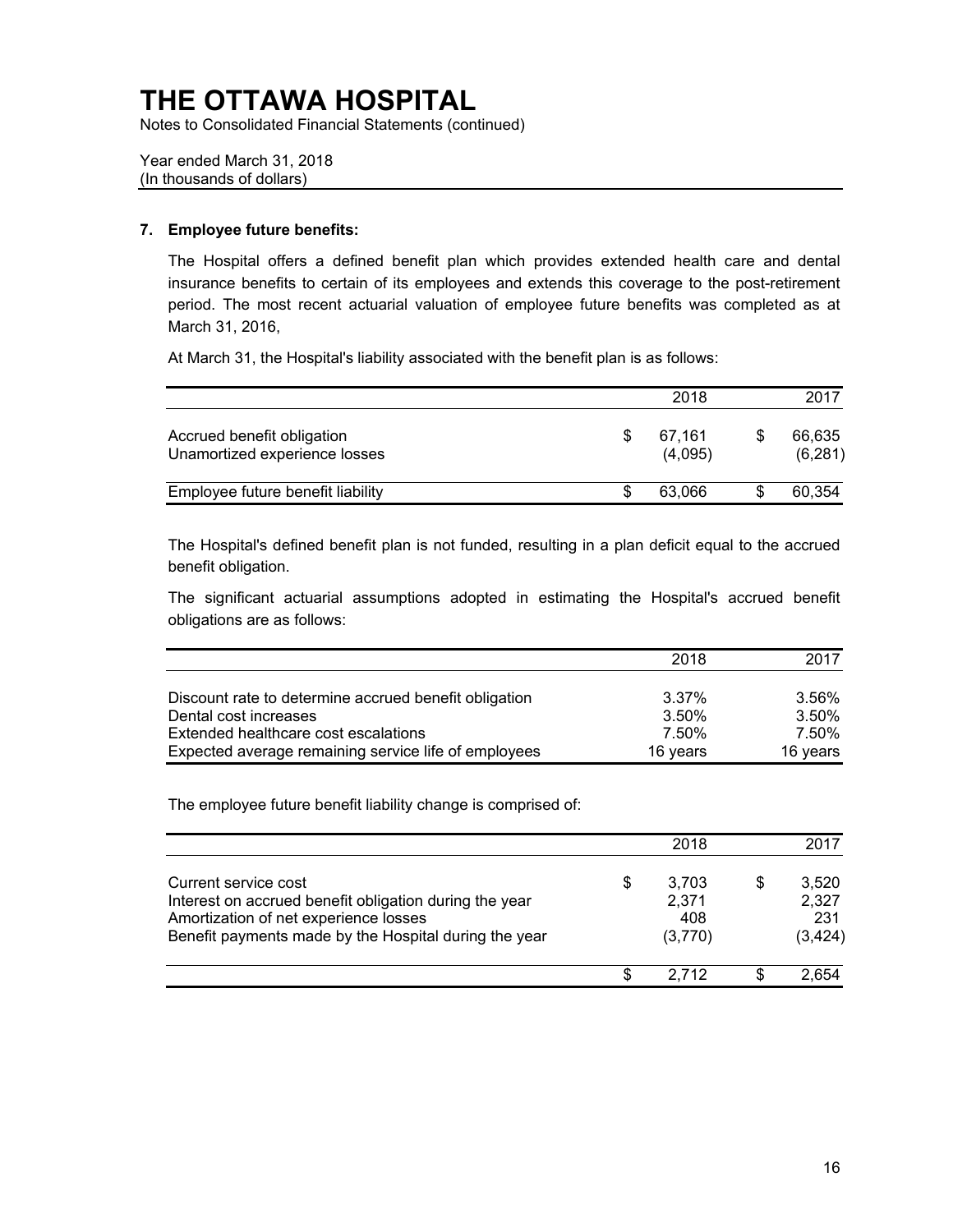Notes to Consolidated Financial Statements (continued)

Year ended March 31, 2018 (In thousands of dollars)

### **7. Employee future benefits (continued):**

Hospital of Ontario Pension Plan:

 Substantially all of the employees of the Hospital are members of the Healthcare of Ontario to the Plan made during the year by the Hospital on behalf of its employees amounted to \$54,992 Pension Plan (the "Plan"), which is a multi-employer defined benefit pension plan available to all eligible employees of the participating members of the Ontario Hospital Association. Contributions (2017 - \$52,338) and are included in the consolidated statement of operations.

 represented by fund assets at retirement, as provided by the Plan. The funding objective is for In consultation with its actuaries, pension expense is based on Plan management's best estimates, of the amount required to provide a high level of assurance that benefits will be fully employer contributions to the Plan to remain a constant percentage of employees' contributions.

 differences are generally to be funded by the participating members. The most recent triennial Variances between actuarial funding estimates and actual experience may be material and any actuarial valuation of the Plan as at December 31, 2017 indicates the plan is fully funded.

### **8. Long-term debt:**

Long-term debt consists of the following:

|                                                                                                                                                                                                          | 2018         | 2017        |
|----------------------------------------------------------------------------------------------------------------------------------------------------------------------------------------------------------|--------------|-------------|
| Term note, secured under a general assignment agreement,<br>bearing interest at 2.23%, repayable in principal and<br>interest payments of \$93 monthly, maturing March 2025.                             | \$<br>7,232  | \$<br>8,175 |
| Operating line of credit, unsecured, bearing interest at prime<br>less 0.75%, interest only payments, repayable on demand,<br>to be re-financed with long-term debt in October 2019.                     | 1,200        |             |
| Term loan, unsecured, bearing interest at bankers' acceptance<br>rate plus 0.56%, repayable in principal plus interest payments<br>effective October 2019, maturing September 2034.                      | 17,000       |             |
| Capital lease obligation related to imaging equipment, repayment<br>in monthly installments of \$80 for the first 5 years, and \$77.50<br>per month for the remainder of the term, expiring in May 2028. | 7,265        |             |
|                                                                                                                                                                                                          | 32,697       | 8,175       |
| Less current portion of long-term debt                                                                                                                                                                   | 3,125        | 943         |
|                                                                                                                                                                                                          | \$<br>29,572 | \$<br>7,232 |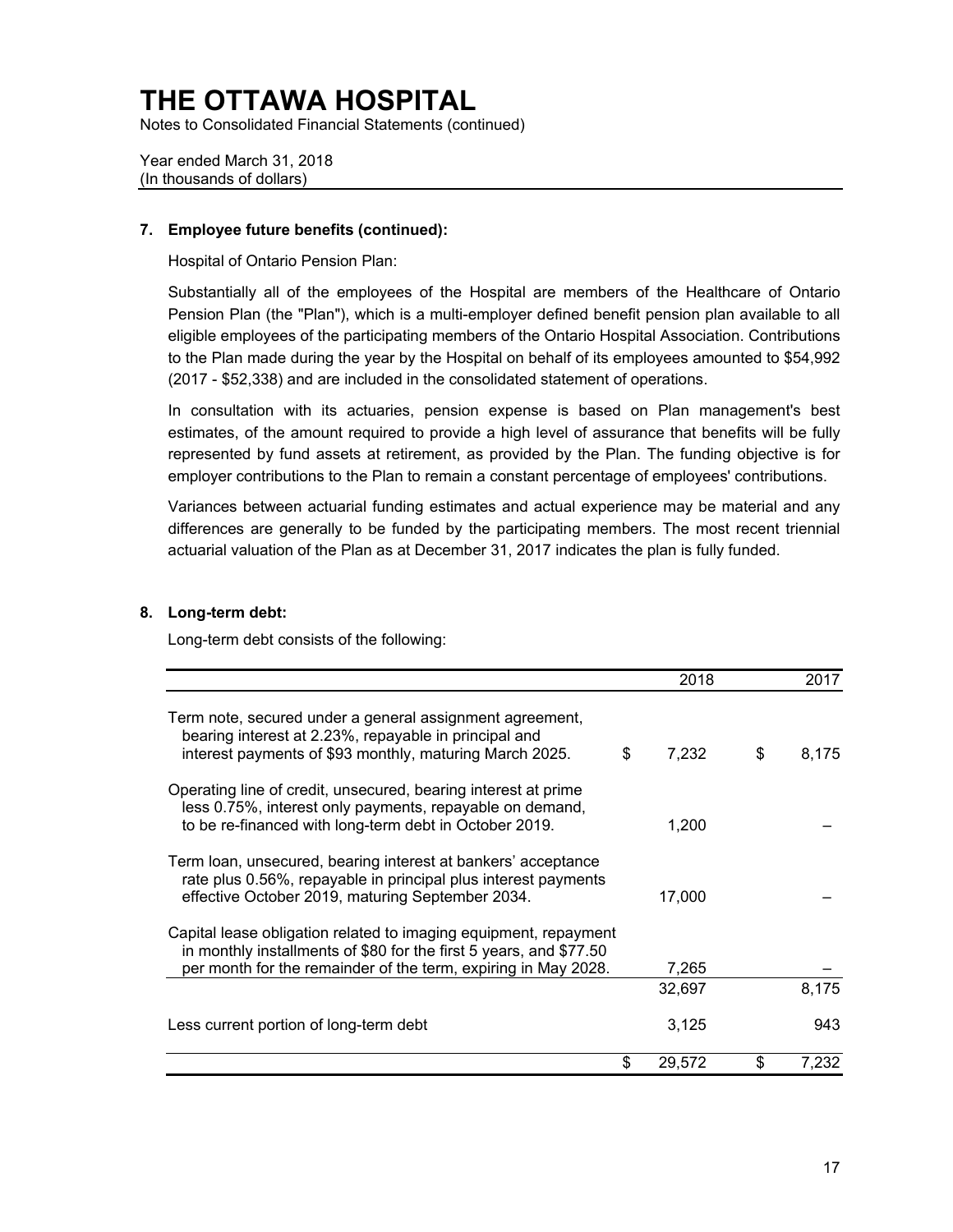Notes to Consolidated Financial Statements (continued)

Year ended March 31, 2018 (In thousands of dollars)

### **8. Long-term debt (continued):**

 payments on a monthly basis from the initial drawdown date of October 31, 2017 up to the date of Term loan facility with a maximum borrowing of \$160,000. The Hospital will make interest-only September 1, 2019.

The future minimum annual principal payments related to the long-term debt consist of the following:

| 2019                | \$<br>3,125  |
|---------------------|--------------|
| 2020                | 2,513        |
| 2021                | 3,101        |
| 2022                | 3,124        |
| 2023 and thereafter | 20,834       |
|                     |              |
|                     | \$<br>32,697 |

 of September 1, 2019 and maturity date of September 1, 2034. The Hospital is obligated to pay fixed interest of 3.144% while receiving variable rate interest which offsets the variable rate fair value of \$258. The current year impact of the change in fair value of the interest rate swap is a decrease to the statement of remeasurement gains and losses of \$258. The Hospital entered into a 15-year forward interest rate swap agreement with an effective date interest paid on its term loan. At March 31, 2018, the interest rate swap contract had a negative

### **9. Deferred contributions related to capital assets:**

 Deferred contributions related to capital assets represent the unamortized amount and unspent amount of donations and grants received for the purchase of capital assets. The amortization of capital contributions is recorded as revenue in the consolidated statement of operations.

The changes in the deferred balance for the year are as follows:

|                                                                                                                | 2018                | 2017              |
|----------------------------------------------------------------------------------------------------------------|---------------------|-------------------|
| Balance, beginning of year                                                                                     | 463,168             | 458,897           |
| Add cash contributions received or receivable<br>during the year<br>Less amounts amortized for major equipment | 134,281<br>(8, 762) | 28,153<br>(8,030) |
| Less amounts amortized for buildings                                                                           | (16, 714)           | (15, 852)         |
| Balance, end of year                                                                                           | 571,973             | 463,168           |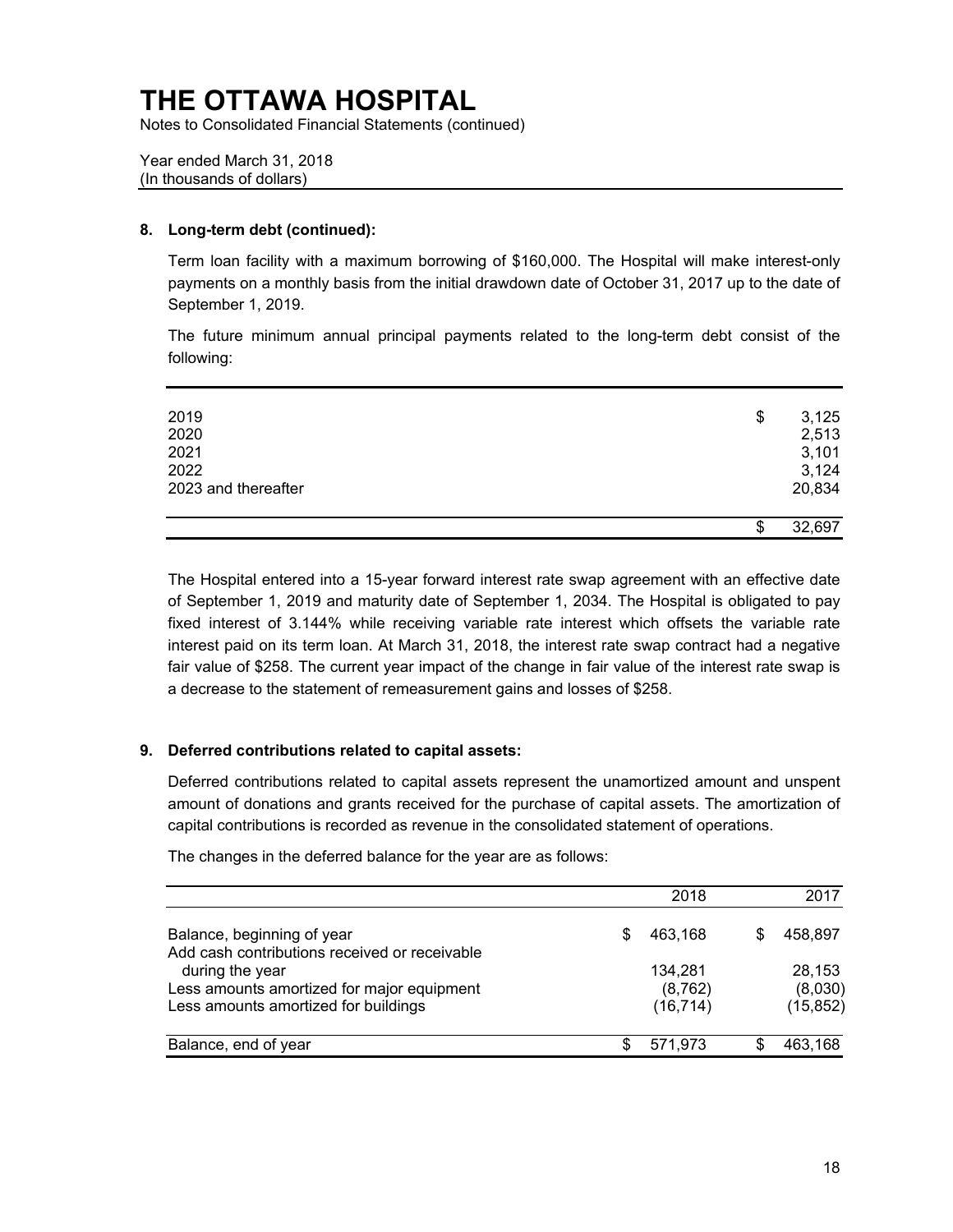Notes to Consolidated Financial Statements (continued)

Year ended March 31, 2018 (In thousands of dollars)

### **9. Deferred contributions related to capital assets (continued):**

The balance of unamortized and unspent capital contributions consists of the following:

|                                                                                       | 2018              | 2017              |
|---------------------------------------------------------------------------------------|-------------------|-------------------|
| Unamortized capital contributions (note 10)<br>Unspent capital contributions (note 3) | 513,879<br>58.094 | 398,528<br>64.640 |
|                                                                                       | 571,973           | 463,168           |

### **10. Investment in capital assets:**

(a) Investment in capital assets is calculated as follows:

|                                                                                     |   | 2018                    | 2017                   |
|-------------------------------------------------------------------------------------|---|-------------------------|------------------------|
| Capital assets<br>Amounts financed by:<br>Deferred contributions related to capital |   | 755.523                 | 623,123                |
| assets (note 9)<br>Long-term debt (note 8)                                          |   | (513, 879)<br>(32, 697) | (398, 528)<br>(8, 175) |
|                                                                                     | ዌ | 208,947                 | 216,420                |

(b) Net change in investment in capital assets is calculated as follows:

|                                                |    | 2018       |   | 2017      |
|------------------------------------------------|----|------------|---|-----------|
| Purchase of capital assets                     | S  | 191,276    | S | 48,397    |
| Amounts funded by deferred contributions       |    | (140, 827) |   | (25, 180) |
| Amounts funded by long-term debt               |    | (25, 465)  |   |           |
| Repayment of long-term debt                    |    | 943        |   | 923       |
| Loss on disposal of capital assets             |    |            |   | (129)     |
| Amortization of deferred contributions related |    |            |   |           |
| to capital assets                              |    | 25,476     |   | 23,882    |
| Amortization of capital assets                 |    | (58, 876)  |   | (59, 890) |
|                                                | ደ. | 47.5       |   |           |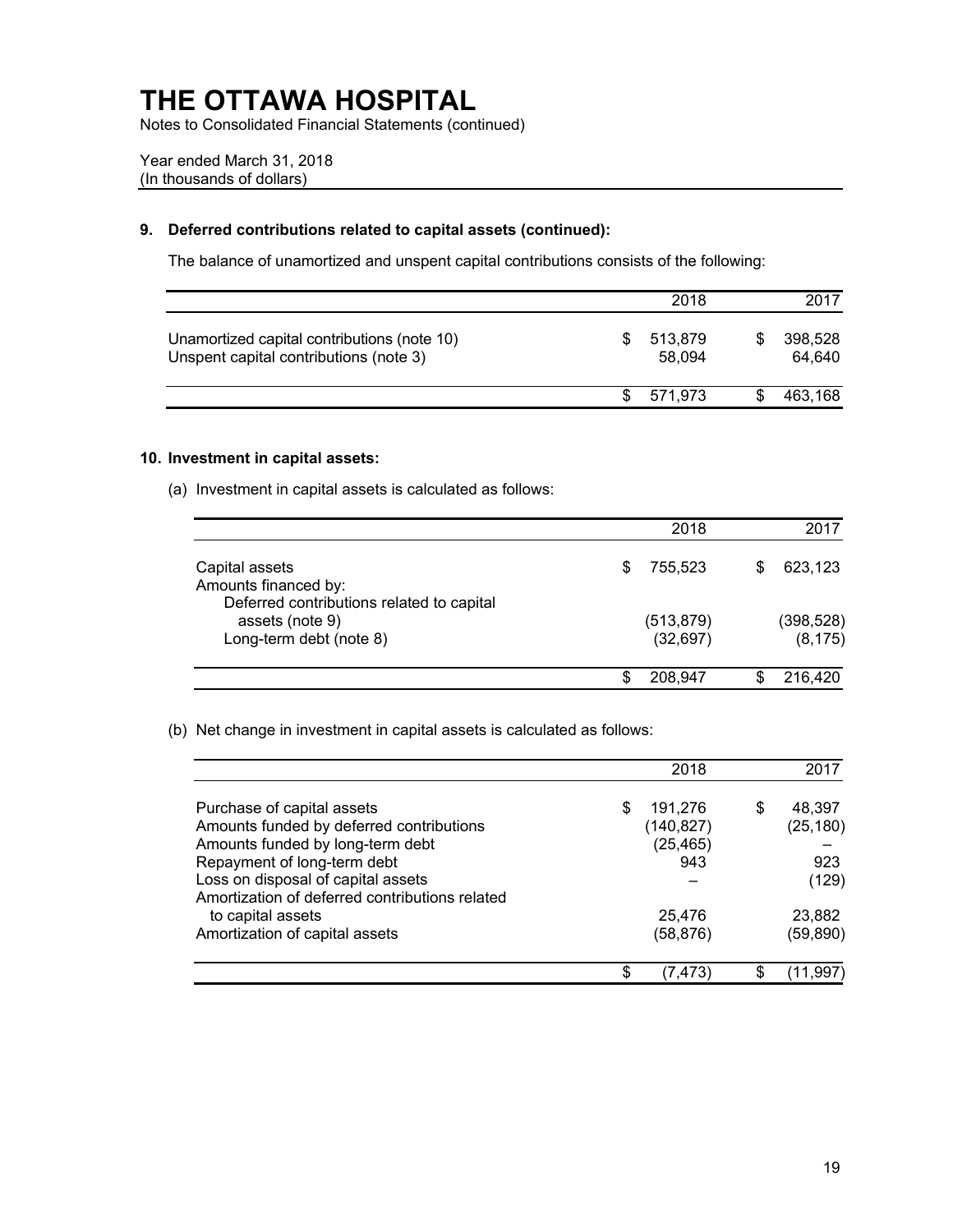Notes to Consolidated Financial Statements (continued)

Year ended March 31, 2018 (In thousands of dollars)

### **11. Net change in non-cash working capital:**

|                                          | 2018        |    | 2017     |
|------------------------------------------|-------------|----|----------|
| Short-term investments                   | \$<br>(140) | \$ | (281)    |
| Accounts receivable                      | (19, 591)   |    | 12,731   |
| Inventories                              | 402         |    | 358      |
| Prepaid expenses                         | (963)       |    | (3, 347) |
| Accounts payable and accrued liabilities | 26,100      |    | (4,672)  |
| Deferred contributions                   | (3,059)     |    | (3, 432) |
| Net change in non-cash working capital   | \$<br>2.749 | S  | 1,357    |

### **12. Financial instruments:**

### *Establishing fair value:*

 The following classification system is used to describe the basis of the inputs used to measure the fair values of financial instruments in the fair value measurement category:

Level 1 – Unadjusted quoted market prices in active markets for identical assets or liabilities;

 Level 2 – Observable or corroborated inputs, other than Level 1, such as quoted prices for similar assets or liabilities in inactive markets or market data for substantially the full term of the assets or liabilities; and

 Level 3 – Unobservable inputs that are supported by little or no market activity and that are significant to the fair value of these assets and liabilities.

Cash, short-term investments, assets restricted for capital purchases and funds held in trust are Level 1 fair values and derivatives are Level 2 fair values.

#### *Risk management:*

The Hospital is exposed to various financial risks through its transactions in financial instruments.

#### *Credit risk:*

 receivable as disclosed in note 2 and the guarantee on the Hospital Food Services - Ontario Inc. Credit risk relates to the potential that one party to a financial instrument will fail to discharge an obligation and incur a financial loss. The Hospital is exposed to credit risk on its accounts line of credit as disclosed in note 14. Management believes its allowance for doubtful accounts is sufficient on its receivables from patients and has implemented collection recovery procedures to mitigate its credit risk.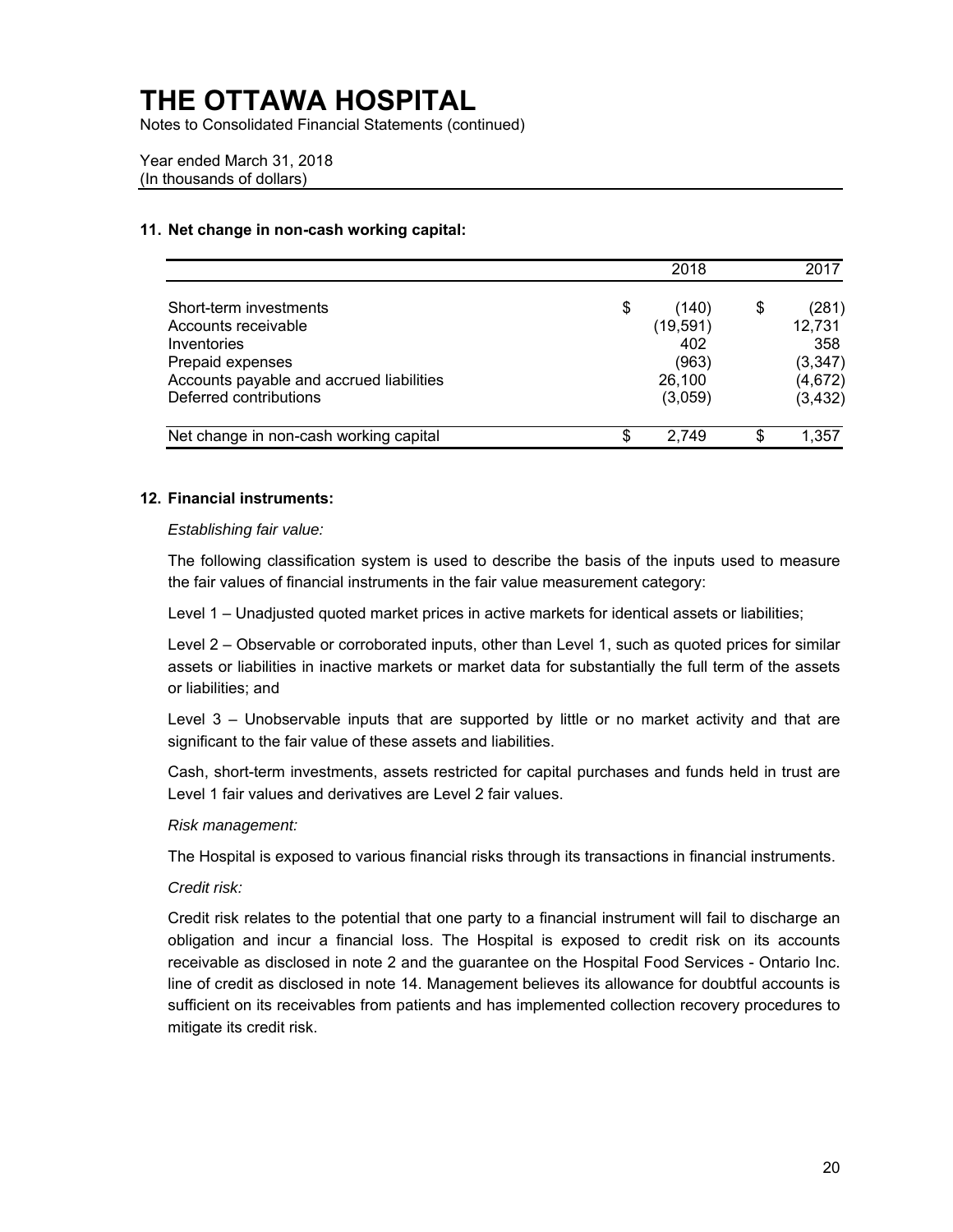Notes to Consolidated Financial Statements (continued)

Year ended March 31, 2018 (In thousands of dollars)

### **12. Financial instruments (continued):**

### *Liquidity risk:*

 come due. The Hospital manages its liquidity risk by forecasting cash flows from operations and Liquidity risk is the risk the Hospital will not be able to meet its financial obligations when they anticipating investing and financing activities and maintaining credit facilities to ensure it has sufficient available funds to meet current and foreseeable financial requirements.

### *Market risk:*

 Market risk is the risk that the fair value or future cash flows of a financial instrument will fluctuate as a result of market factors. Market factors include three types of risk: interest rate risk, currency risk and other price risk.

### *Interest rate risk:*

The Hospital is exposed to interest rate risk with respect to its long-term debt as the interest rate is linked to the bankers' acceptance rate. The Hospital entered into a forward fixed interest rate swap contract to mitigate the interest rate risk on the long-term debt (note 8).

 The Hospital believes it is not subject to significant foreign currency or other price risks arising from its financial instruments.

 There have been no significant changes from the previous year in the exposure to risk on policies, procedures and methods used to measure credit risk.

### **13. Related entities:**

(a) The Ottawa Hospital Residence Corporation:

 The Hospital exercises control over The Ottawa Hospital Residence Corporation (the "Corporation"), a tax-exempt entity without share capital incorporated under the laws of Ontario. The Corporation provides accommodation to the interns and family of patients of the Hospital, parking facilities to patients and staff of the Hospital and manages other business activities.

 March 31, 2018 the Hospital had a payable to the Corporation, amounting to \$1,141 (2017 - During the year, the Hospital received \$1,200 (2017 - \$7,000) from the Corporation. As at \$1,481), this amount is subject to an interest rate of prime minus 1.75%, is due on demand and has no fixed terms of repayment.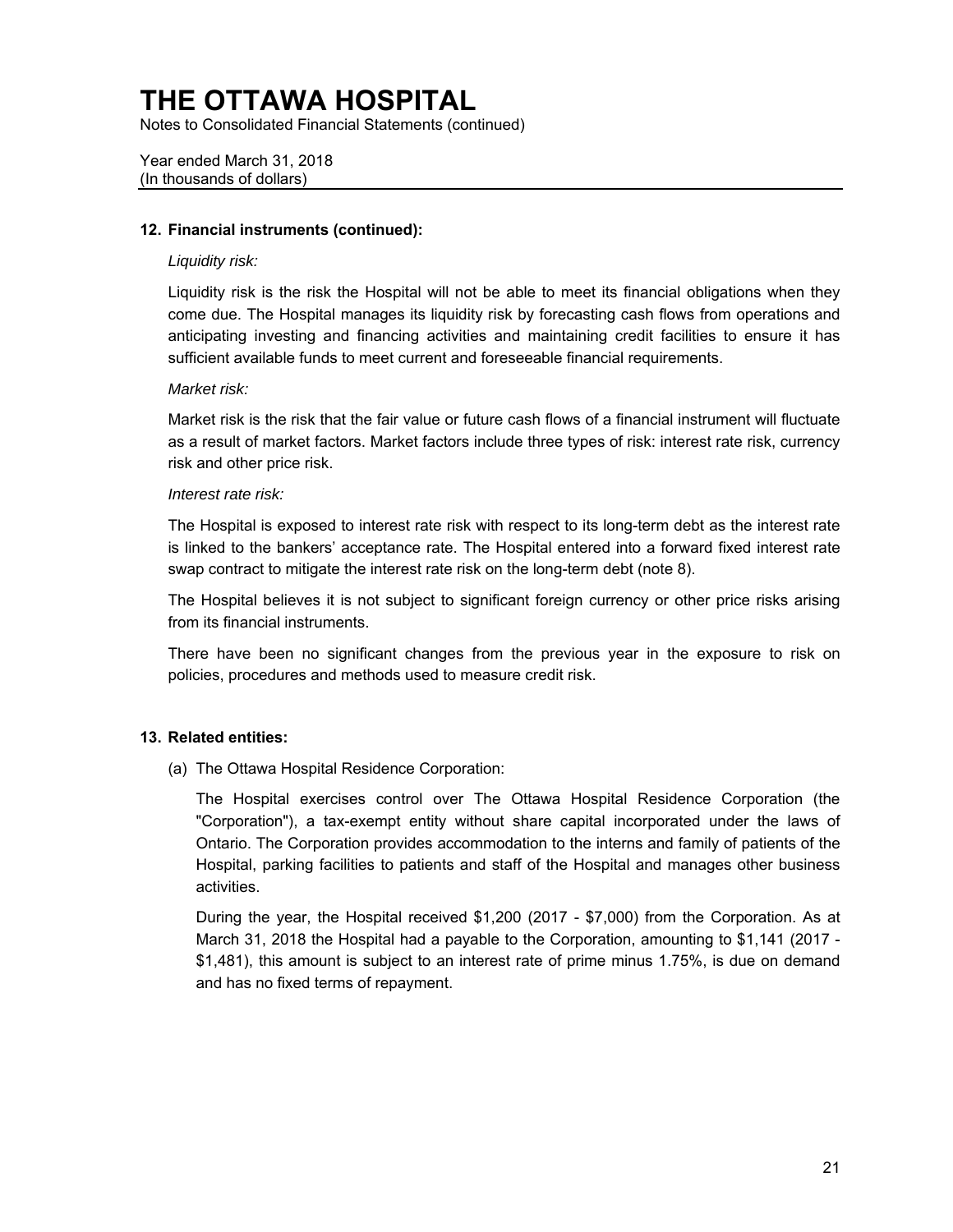Notes to Consolidated Financial Statements (continued)

Year ended March 31, 2018 (In thousands of dollars)

#### **13. Related entities (continued):**

(a) The Ottawa Hospital Residence Corporation (continued):

The summarized assets, liabilities and results of operations for the Corporation for the year ended December 31 is as follows:

|                                              | 2017                   | 2016                  |
|----------------------------------------------|------------------------|-----------------------|
| Financial position:<br><b>Total assets</b>   | \$<br>3,458            | \$<br>5,905           |
|                                              |                        |                       |
| <b>Total liabilities</b><br>Net assets       | \$<br>1,278<br>2,180   | \$<br>3,236<br>2,669  |
|                                              | \$<br>3,458            | \$<br>5,905           |
| Results of operations:                       |                        |                       |
| Total revenue<br><b>Total expenses</b>       | \$<br>2,155<br>1,444   | \$<br>2,124<br>1,305  |
| Excess of revenue over expenses              | \$<br>711              | \$<br>819             |
| Cash flows:                                  |                        |                       |
| Operating activities<br>Investing activities | \$<br>(2, 282)<br>(70) | \$<br>(3,082)<br>(53) |
| Net cash flows                               | \$<br>(2,352)          | \$<br>(3, 135)        |

#### (b) The Ottawa Hospital Foundation:

The Hospital has an economic interest in The Ottawa Hospital Foundation (the "Foundation"), a tax-exempt entity without share capital incorporated under the laws of Ontario. The Foundation was established to raise, receive, maintain and manage funds to be distributed towards various programs and capital projects of the Hospital.

 During the year, the Hospital received \$5,422 (2017 - \$8,616) from the Foundation. As at to \$2,021 (2017 - \$3,674), an endowment and funds in trust receivable of \$1,026 (2017 - \$512), and \$661 (2017 - \$554) related to other operating expenses paid by the Hospital on March 31, 2018, the Hospital had a capital grant receivable from the Foundation amounting behalf of the Foundation. In addition, the Foundation donated gifts-in-kind to the Hospital, which were recorded by the Hospital at no value. The Hospital provides the Foundation with office premises without charge.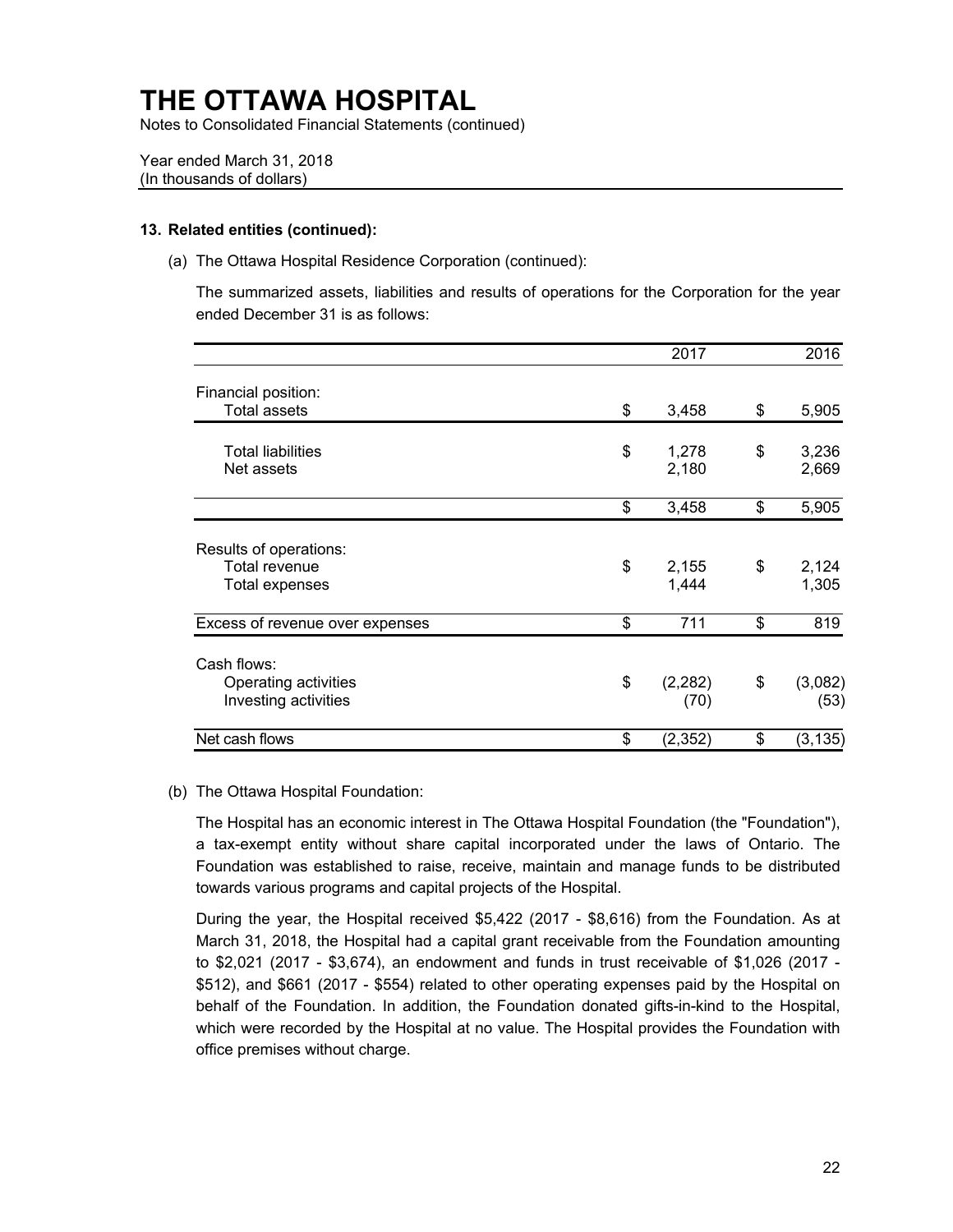Notes to Consolidated Financial Statements (continued)

Year ended March 31, 2018 (In thousands of dollars)

#### **13. Related entities (continued):**

(c) Ottawa Hospital Research Institute:

 experimental development for the benefit of the general public. The Institute is a tax-exempt The Hospital has an economic interest in the Ottawa Hospital Research Institute (the "Institute"). The Institute carries on and exclusively promotes scientific research and entity incorporated under the laws of Ontario.

 As at March 31, 2018, the Hospital had an operational receivable from the Institute amounting to \$1,634 (2017 - \$1,702). The Hospital provided \$7,486 (2017 - \$6,420) of base funding in support of resources to the Institute during fiscal 2018. The Hospital also provided \$80 (2017 - \$80) for specific operating expenditures to the Institute. These amounts are recorded in supplies and other on the consolidated statement of operations.

(d) Eastern Ontario Regional Laboratory Association Inc.:

 member hospitals on a cost of service basis. The Hospital is a founding member of Eastern Ontario Regional Laboratory Association Inc. ("EORLA"). EORLA was established to provide specialized laboratory services to the sixteen

 At March 31, 2018, the Hospital had an economic interest of \$1,470 (2017 - \$653) of total net assets of \$2,510 (2017 - \$1,106). The Hospital also had a capital grant receivable from EORLA in the amount of \$6,274 (2017 - \$7,054) relating to construction of a regional laboratory and investments in capital equipment. The Hospital also had an operational receivable of \$4,406 (2017 - \$3,868).

(e) Auxiliaries and Association:

 Hospital Auxiliary and the Friends of the Ottawa General Hospital (the "Auxiliaries") and the and capital projects of the Hospital and its related Foundations. The Auxiliaries and the The Hospital has an economic interest in the Ottawa Civic Hospital Auxiliary, the Riverside Rehabilitation Centre Volunteer Association (the "Association"). The object of the Auxiliaries and the Association is to raise and receive funds to be distributed towards various programs Association are tax-exempt entities. The Auxiliaries were created under the laws of Ontario.

 (f) Hospital Food Services - Ontario Inc. and Ottawa Regional Hospital Linen Services Incorporated:

 The Hospital is a founding member of Hospital Food Services - Ontario Inc. ("HFS") and of the Ottawa Regional Hospital Linen Services Incorporated ("ORHLS"). HFS and ORHLS were established to provide food and laundry services, respectively to member hospitals on a cost of service basis.

 At March 31, 2018, the Hospital had an economic interest of \$4,469 (2017 - \$3,927) of total net assets of \$7,626 (2017 - \$6,563) of HFS. The corresponding interest in ORHLS was \$7,370 (2017 - \$7,286) of total net assets of \$12,836 (2017 - \$12,687).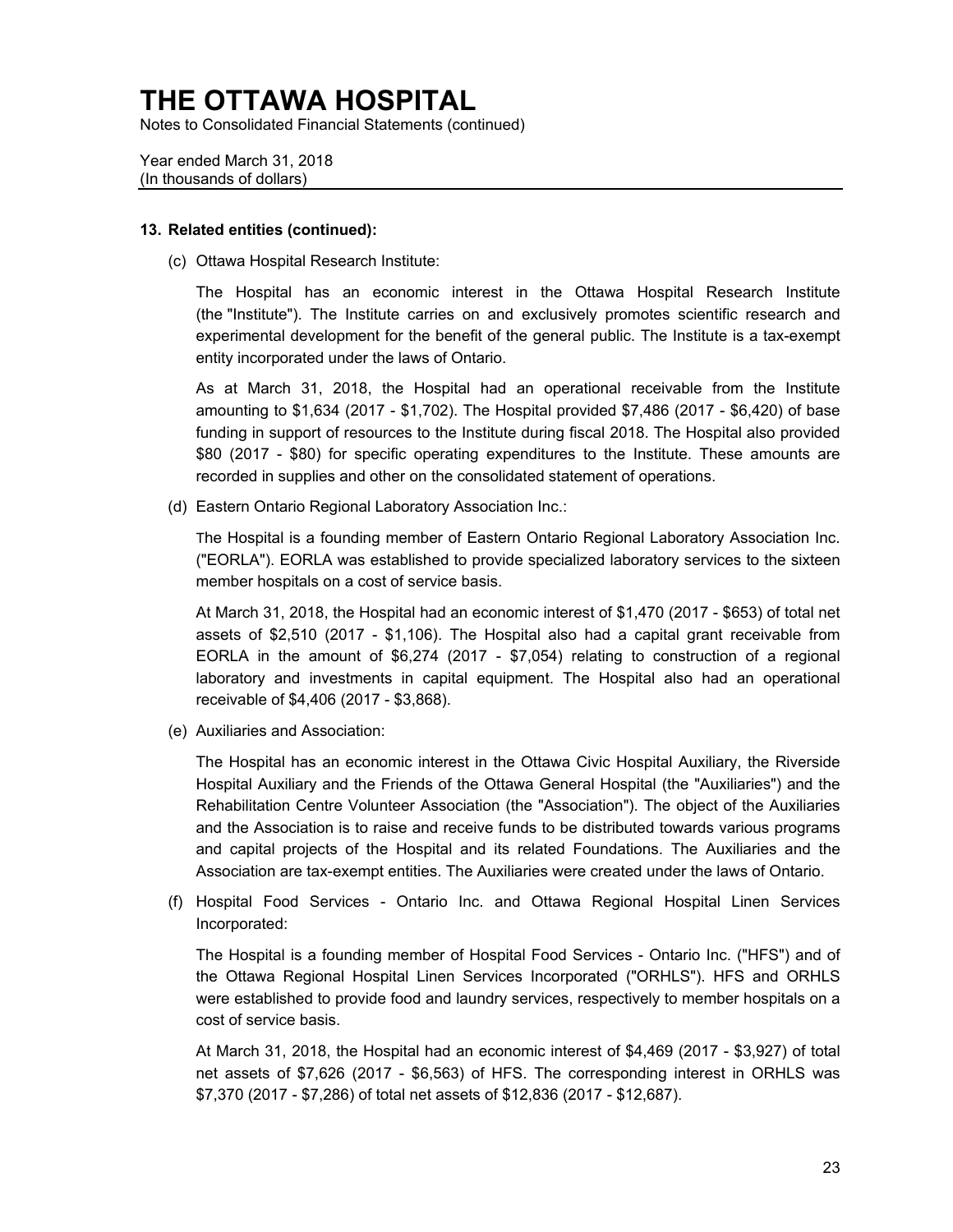Notes to Consolidated Financial Statements (continued)

Year ended March 31, 2018 (In thousands of dollars)

#### **13. Related entities (continued):**

 (f) Hospital Food Services - Ontario Inc. and Ottawa Regional Hospital Linen Services Incorporated (continued):

For the year ended March 31, 2018, the Hospital provided \$1,561 (2017 - \$1,478) to HFS for food services and \$9,274 (2017 - \$9,639) to ORHLS for linen services. These amounts have been included in supplies and other on the consolidated statement of operations.

(g) Champlain Health Supply Services:

 The Hospital is a founding member of Champlain Health Supply Services ("CHSS"). CHSS was established to implement shared service collaboration for the hospitals in the Champlain Region that will integrate the operations of sourcing, procurement and logistics across the region.

As at March 31, the Hospital had a payable of \$45 (2017 - \$33) to CHSS relating to expenses paid by CHSS on behalf of the Hospital. These amounts are recorded in supplies and other operating expenses on the non-consolidated statement of operations.

(h) University of Ottawa Heart Institute related parties:

By virtue of its interest in the University of Ottawa Heart Institute, The Ottawa Hospital is related to the following entities as described below.

(i) Ottawa Heart Institute Research Corporation:

 The Ottawa Heart Institute Research Corporation ("OHIRC") is incorporated without OHIRC is to conduct, acquire, solicit or receive research money to operate and maintain laboratories and a research facility. The OHIRC is a registered charity and, as such, is experimental development as defined in subsection 149(1)(l) of the Income Tax Act share capital under the Canada Not-for-Profit Corporations Act. The purpose of the exempt from income taxes under subsection 149(1)(l) of the Income Tax Act (Canada). In addition, the OHIRC is classified as a non-profit corporation for scientific research and (Canada).

 in accounts receivable is \$169 (2017 - \$297) relating to construction projects and other costs incurred on behalf of the OHIRC. Included in accounts payable is \$4,073 (2017 - funding in support of research to the OHIRC. These amounts are recorded in supplies The University of Ottawa Heart Institute has an economic interest in the OHIRC. Included \$1,336) relating to payroll and other support costs incurred by the OHIRC. These amounts are non-interest bearing and have no specified terms of repayment. During the period, the University of Ottawa Heart Institute provided \$4,604 (2017 - \$3,413) of base and other expenses on the statement of operations.

These transactions are considered to be in the normal course of operations and are measured at the exchange amount.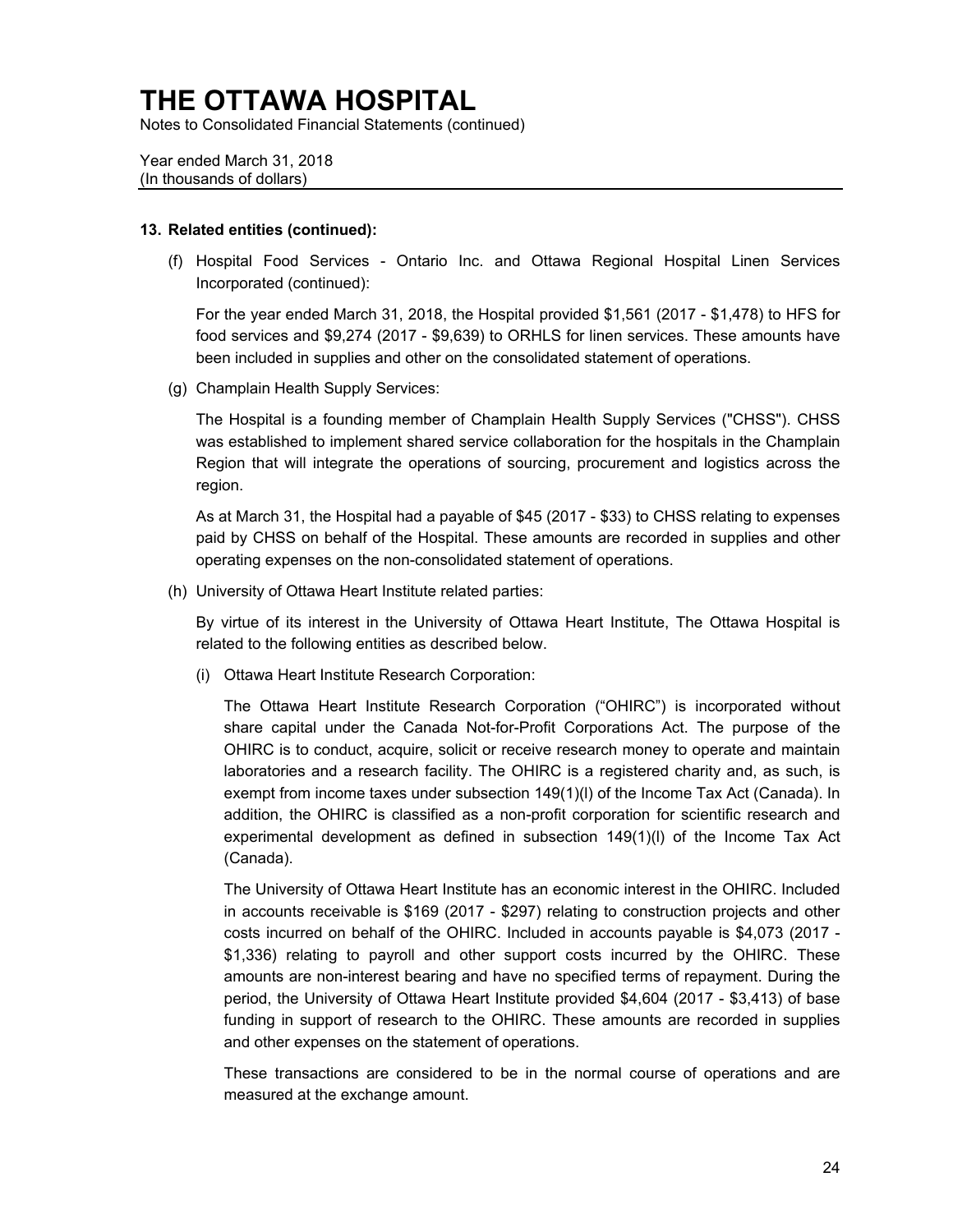Notes to Consolidated Financial Statements (continued)

Year ended March 31, 2018 (In thousands of dollars)

#### **13. Related entities (continued):**

- (h) University of Ottawa Heart Institute related parties (continued):
	- (ii) University of Ottawa Heart Institute Foundation

 The University of Ottawa Heart Institute Foundation ("UOHIF") is incorporated without share capital under the Canada Not-for-Profit Corporations Act. UOHIF coordinates and promotes fundraising and endowment activities to support and fund research, patient care, education and other activities concerning cardiovascular health at the University of Ottawa Heart Institute and the OHIRC. UOHIF is a registered charity and, as such, is exempt from income taxes under subsection 149(1)(I) of the Income Tax Act (Canada).

 The University of Ottawa Heart Institute has an economic interest in the UOHIF as the UOHIF holds resources that are used to benefit the University of Ottawa Heart Institute. Included in capital grants receivable is \$8,014 (2017 - \$25) owing from UOHIF. Included in accounts payable is \$48 (2017 – \$52) owing to UOHIF. During the period, the University of Ottawa Heart Institute recorded \$27,268 (2017 - \$8,040) of funding received or receivable from UOHIF to support clinical programs, equipment purchases, and capital programs.

 The University of Ottawa Heart Institute has guaranteed, in the form of a second ranking corporate banker to provide up to \$20,000 in borrowing subject to the UOHIF cash flow security in all of its personal property, a credit facility the UOHIF has entered into with its requirements. The outstanding balance at March 31, 2018 was \$10,000.

(iii) Alumni and Auxiliary:

 object of the Auxiliary and the Alumni is to raise and receive funds to be distributed The University of Ottawa Heart Institute is also related to the Ottawa Heart Institute Alumni Association ("the Alumni") and the Heart Institute Auxiliary ("the Auxiliary"). The towards various programs and capital projects of the University of Ottawa Heart Institute, OHIRC and the UOHIF. The Auxiliary and Alumni are tax-exempt entities created under the laws of Ontario.

#### **14. Commitments, contingencies and guarantees:**

(a) The nature of the Hospital's activities is such that there is usually litigation pending or in process at any time. With respect to claims at March 31, 2018, management believes the Hospital has valid defenses and appropriate insurance coverage in place. In the event any claims are successful, management believes that such claims are not expected to have a material effect on the Hospital's financial position.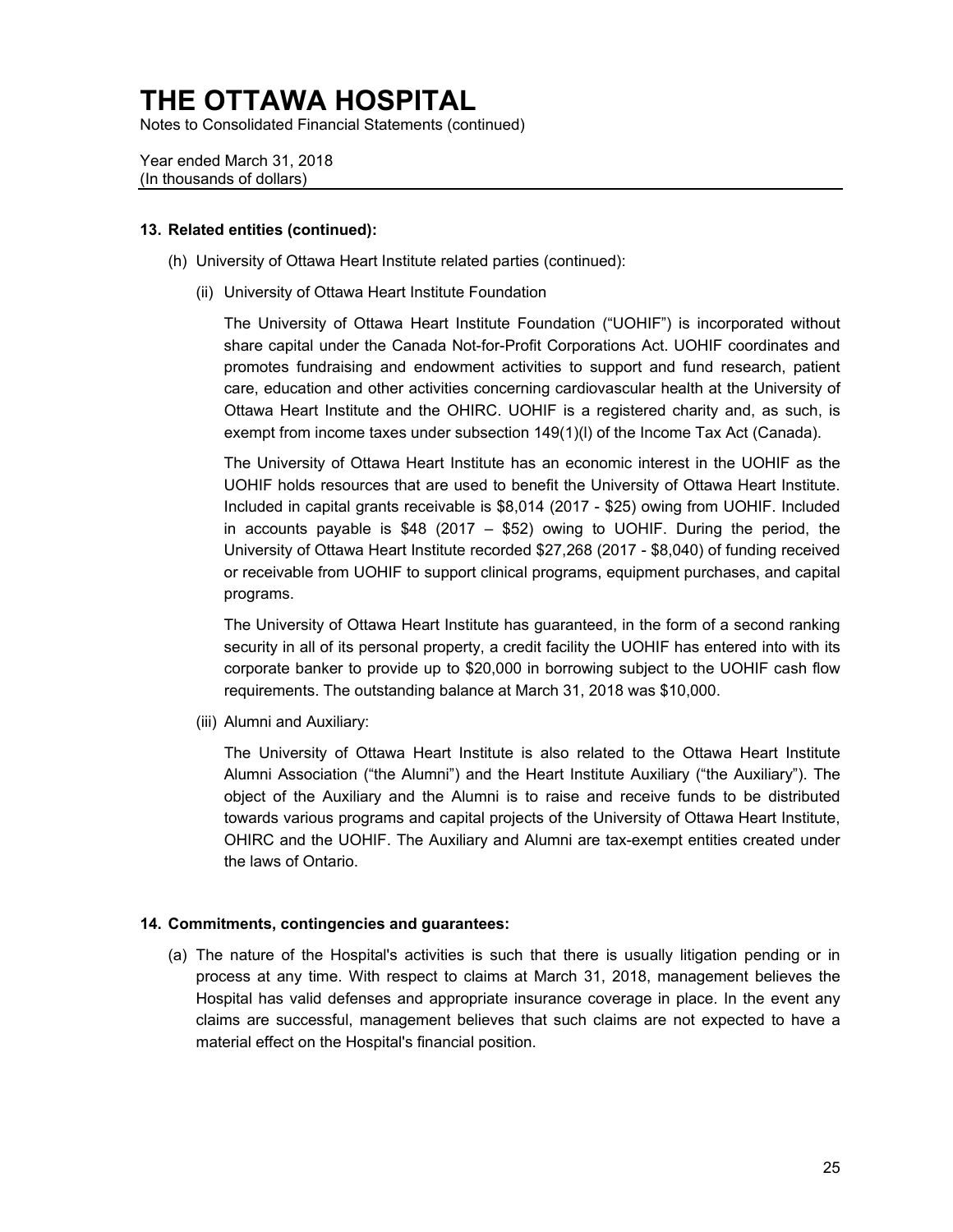Notes to Consolidated Financial Statements (continued)

Year ended March 31, 2018 (In thousands of dollars)

#### **14. Commitments, contingencies and guarantees (continued):**

- Reciprocal of Canada ("HIROC"). HIROC is registered as a Reciprocal pursuant to provincial indemnity insurance. HIROC facilitates the provision of liability insurance coverage to health (b) A group of hospitals, including the Hospital, have formed the Healthcare Insurance Insurance Acts which permit persons to exchange with other persons reciprocal contracts of care organizations in the provinces and territories where it is licensed. Subscribers pay annual premiums, which are actuarially determined, and are subject to assessment for losses in excess of such premiums, if any, experienced by the group of subscribers for the year in which they were a subscriber. No such assessments have been made to March 31, 2018.
- breach of covenants associated with this line of credit, the Hospital may be required to (c) At March 31, 2018, HFS had \$3,140 (2017 - \$4,501) outstanding on an available line of credit of \$5,140 (2017 - \$6,043), with the Hospital guaranteeing 48.1%. The guarantee continues until the loan, including accrued interest and fees, has been paid in full. In the event of any advance capital to HFS in accordance with its guarantee of the debt. At March 31, 2018, the Hospital's share of the potential debt repayment should HFS default on the line of credit is \$1,510 (2017 - \$2,165). As at the date of the audit report, there has been no such request by the debtor.
- officers against certain claims that may be made against them as a result of their service as preclude the Hospital from making a reasonable estimate of the maximum potential amount (d) To the extent permitted by law the Hospital indemnifies present and former directors and directors or officers. The Hospital purchases directors' and officers' liability insurance that may be available in certain instances. The nature and likelihood of these arrangements the Hospital could be required to pay to counterparties. The Hospital believes the likelihood that it will incur significant liability under these arrangements is remote and accordingly, no amount has been recorded in the consolidated financial statements for these guarantees.
- recorded a liability for remediation costs as the probability and the measurement of such (e) At March 31, 2018, the Hospital has an environmentally contaminated site and has not costs are indeterminable at this time.
- (f) At March 31, 2018, the Hospital has construction-in-progress recorded in capital assets of \$173,330 (2017 - \$38,622) and health information system in development of \$15,655 (2017 - \$Nil). The cost to complete the construction-in-progress is estimated at \$84,517 (2017 - \$166,753) and the health information system at \$122,345 (2017 - \$Nil).
- (g) As a member of the Ottawa Health Sciences Centre Inc., the Hospital is party to a Thermal heating and humidifying the Hospital. In 2009, the TEA was re-negotiated and resulted in a Energy Agreement (TEA) with Trans/Alta Corporation for the purchase of thermal energy for ten-year extension of its term from January 1, 2013 to January 1, 2023.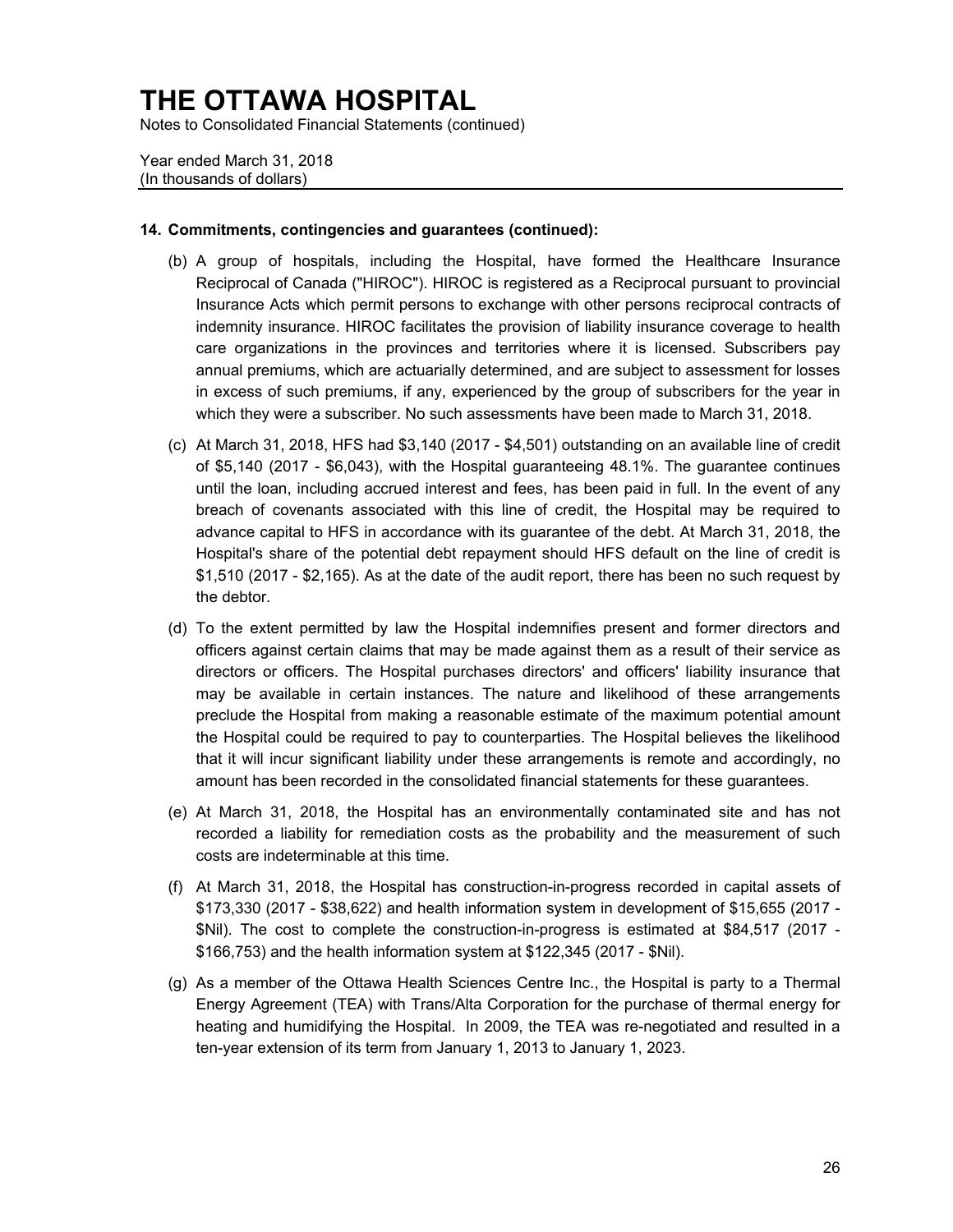Notes to Consolidated Financial Statements (continued)

Year ended March 31, 2018 (In thousands of dollars)

#### **14. Commitments, contingencies and guarantees (continued):**

- a major capital redevelopment project to build a new campus for the Ottawa Hospital. The (h) The Hospital, in conjunction with the Ministry of Health and Long-Term Care, has undertaken new campus will enable the Hospital to offer a state-of-the-art medical and research facility to meet the growing healthcare needs of the people of Ottawa and the surrounding communities. The Hospital is currently in the proposal and master plan stage of the project.
- construction and operation of the new campus. The lease commenced in February 2018 and (i) The Hospital entered into a ground lease agreement for 99 years for the land required for the provides for a nominal rent payment over the term of the agreement.
- (j) The Hospital has operating lease agreements with future minimum annual payments as follows:

| 2019<br>2020<br>2021<br>2022<br>2023 and thereafter | \$<br>6,212<br>5,556<br>4,548<br>4,230<br>6,534 |
|-----------------------------------------------------|-------------------------------------------------|
|                                                     | \$<br>27,080                                    |

### **15. ConnectingOntario Northern and Eastern Region Program:**

 collaborative delivery model, known as the ConnectingOntario Northern and Eastern Region program). During the previous year, Amendment #1 to the TPA was signed, effective June 25, 2016, which had limited changes, except to extend the NER program to June 30, 2018. The NER electronic patient health information by connecting health service providers through the Networks ("LHIN") in Northern and Eastern Ontario (South East, Champlain, North East, and North West) to provide local support to their respective health service providers. The Hospital is On November 20, 2014, the Hospital entered into an Implementation Transfer Payment Agreement (the "TPA") with e-Health Ontario to help establish a region-wide governance and ("NER") program (formerly known as the Connecting Northern & Eastern Ontario ("cNEO") program will give clinicians in Northern and Eastern Ontario secure and timely access to integration of electronic health care systems. The NER program will be delivered by the Hospital who will engage four service delivery partners, one from each of the Local Health Integration also engaged as the service delivery partner for the Champlain LHIN. The maximum funds under the TPA are \$37,119.